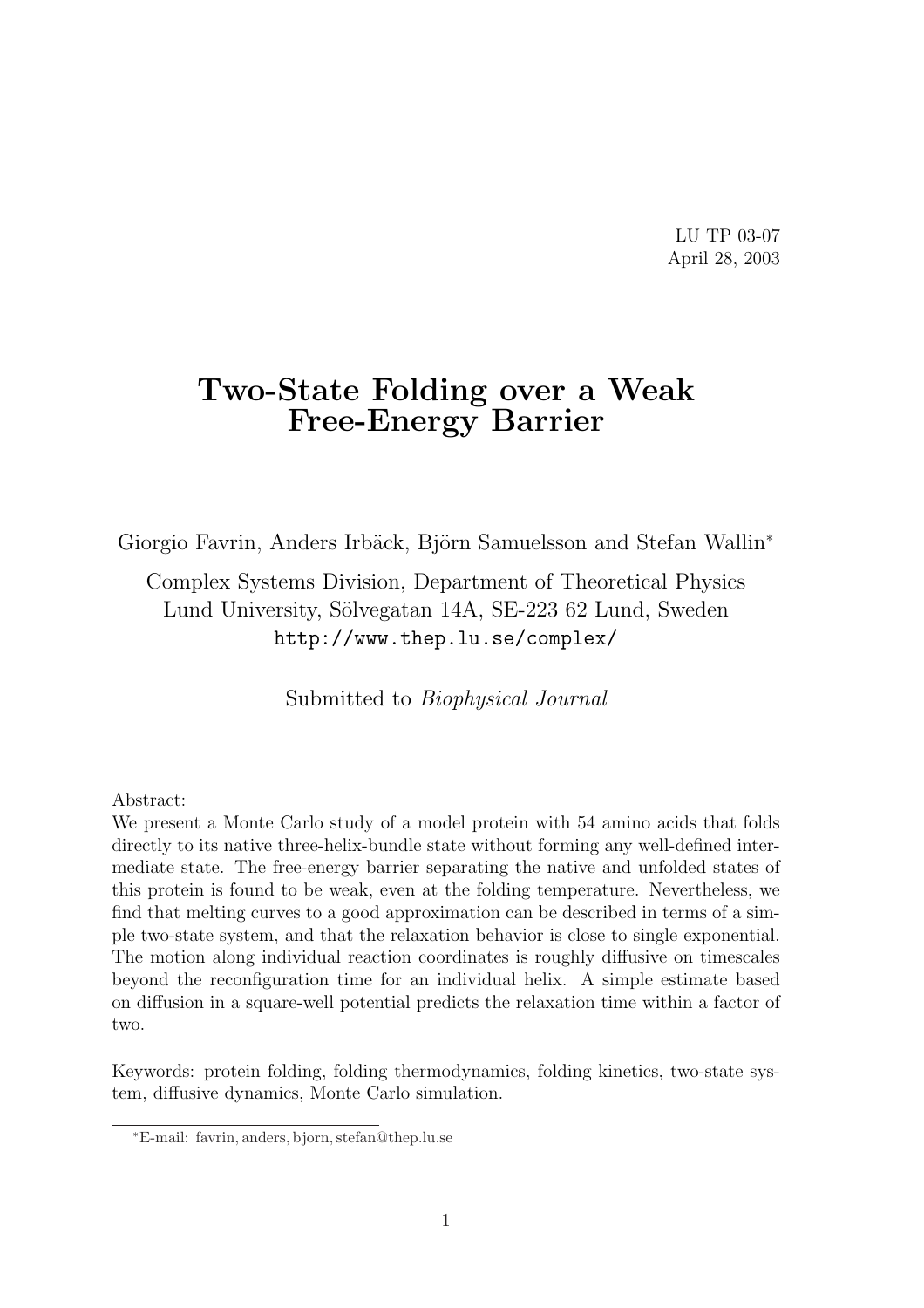### 1 Introduction

In a landmark paper in 1991, Jackson and Fersht [1] demonstrated that chymotrypsin inhibitor 2 folds without significantly populating any meta-stable intermediate state. Since then, it has become clear that this protein is far from unique; the same behavior has been observed for many small single-domain proteins [2]. It is tempting to interpret the apparent two-state behavior of these proteins in terms of a simple free-energy landscape with two minima separated by a single barrier, where the minima represent the native and unfolded states, respectively. If the barrier is high, this picture provides an explanation of why the folding kinetics are single exponential, and why the folding thermodynamics show two-state character.

However, it is well-known that the free-energy barrier,  $\Delta F$ , is not high for all these proteins. In fact, assuming the folding time  $\tau_f$  to be given by  $\tau_f = \tau_0 \exp(\Delta F/kT)$ with  $\tau_0 \sim 1 \,\mu s$  [3], it is easy to find examples of proteins with  $\Delta F$  values of a few kT [2]  $(k$  is Boltzmann's constant and T the temperature). It should also be mentioned that Garcia-Mira et al. [4] recently found a protein that appears to fold without crossing any free-energy barrier.

Suppose the native and unfolded states coexist at the folding temperature and that there is no well-defined intermediate state, but that a clear free-energy barrier is missing. What type of folding behavior should one then expect? In particular, would such a protein, due to the lack of a clear free-energy barrier, show easily detectable deviations from two-state thermodynamics and single-exponential kinetics? Here we investigate this question based on Monte Carlo simulations of a designed three-helixbundle protein [5–7].

Our study consists of three parts. First, we investigate whether or not melting curves for this model protein show two-state character. Second, we ask whether the relaxation behavior is single exponential or not, based on ensemble kinetics at the folding temperature. Third, inspired by energy-landscape theory (for a recent review, see Refs. [8, 9]), we try to interpret the folding dynamics of this system in terms of simple diffusive motion in a low-dimensional free-energy landscape.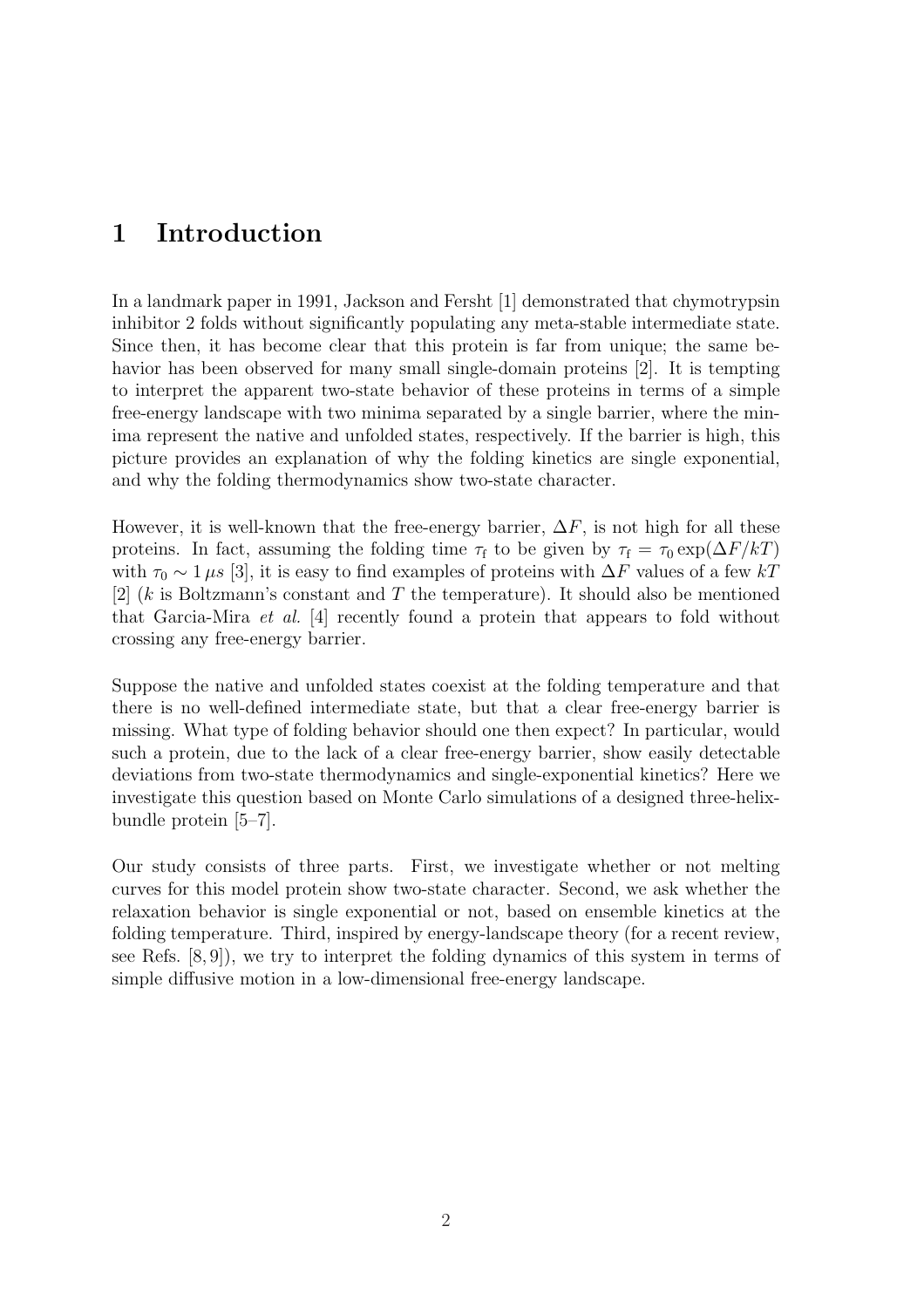# 2 Model and Methods

#### 2.1 The Model

Simulating atomic models for protein folding remains a challenge, although progress is currently being made in this area  $[10-16]$ . Here, for computational efficiency, we consider a reduced model with 5–6 atoms per amino acid [5], in which the side chains are replaced by large  $C_\beta$  atoms. Using this model, we study a designed three-helixbundle protein with 54 amino acids.

The model has the Ramachandran torsion angles  $\phi_i$ ,  $\psi_i$  as its degrees of freedom, and is sequence-based with three amino acid types: hydrophobic (H), polar (P) and glycine  $(G)$ . The sequence studied consists of three identical  $H/P$  segments with 16 amino acids each (PPHPPHHPPHPPHHPP), separated by two short GGG segments [17, 18]. The H/P segment is such that it can make an  $\alpha$ -helix with all the hydrophobic amino acids on the same side.

The interaction potential

$$
E = Eloc + Eev + Ehb + Ehp
$$
 (1)

is composed of four terms. The local potential  $E_{\text{loc}}$  has a standard form with threefold symmetry,  $\overline{\phantom{a}}$  $\overline{\phantom{a}}$ 

$$
E_{\text{loc}} = \frac{\epsilon_{\phi}}{2} \sum_{i} (1 + \cos 3\phi_i) + \frac{\epsilon_{\psi}}{2} \sum_{i} (1 + \cos 3\psi_i). \tag{2}
$$

The excluded-volume term  $E_{\text{ev}}$  is given by a hard-sphere potential of the form

$$
E_{\rm ev} = \epsilon_{\rm ev} \sum_{i < j} \left(\frac{\sigma_{ij}}{r_{ij}}\right)^{12},\tag{3}
$$

where the sum runs over all possible atom pairs except those consisting of two hydrophobic C<sub>β</sub>. The parameter  $\sigma_{ij}$  is given by  $\sigma_{ij} = \sigma_i + \sigma_j + \Delta \sigma_{ij}$ , where  $\Delta \sigma_{ij} =$ 0.625 Å for  $C_{\beta}C'$ ,  $C_{\beta}N$  and  $C_{\beta}O$  pairs that are connected by a sequence of three covalent bonds, and  $\Delta \sigma_{ij} = 0$  Å otherwise. The introduction of the parameter  $\Delta \sigma_{ij}$ can be thought of as a change of the local potential.

The hydrogen-bond term  $E_{hb}$  has the form

$$
E_{\rm hb} = \epsilon_{\rm hb} \sum_{ij} u(r_{ij}) v(\alpha_{ij}, \beta_{ij}), \qquad (4)
$$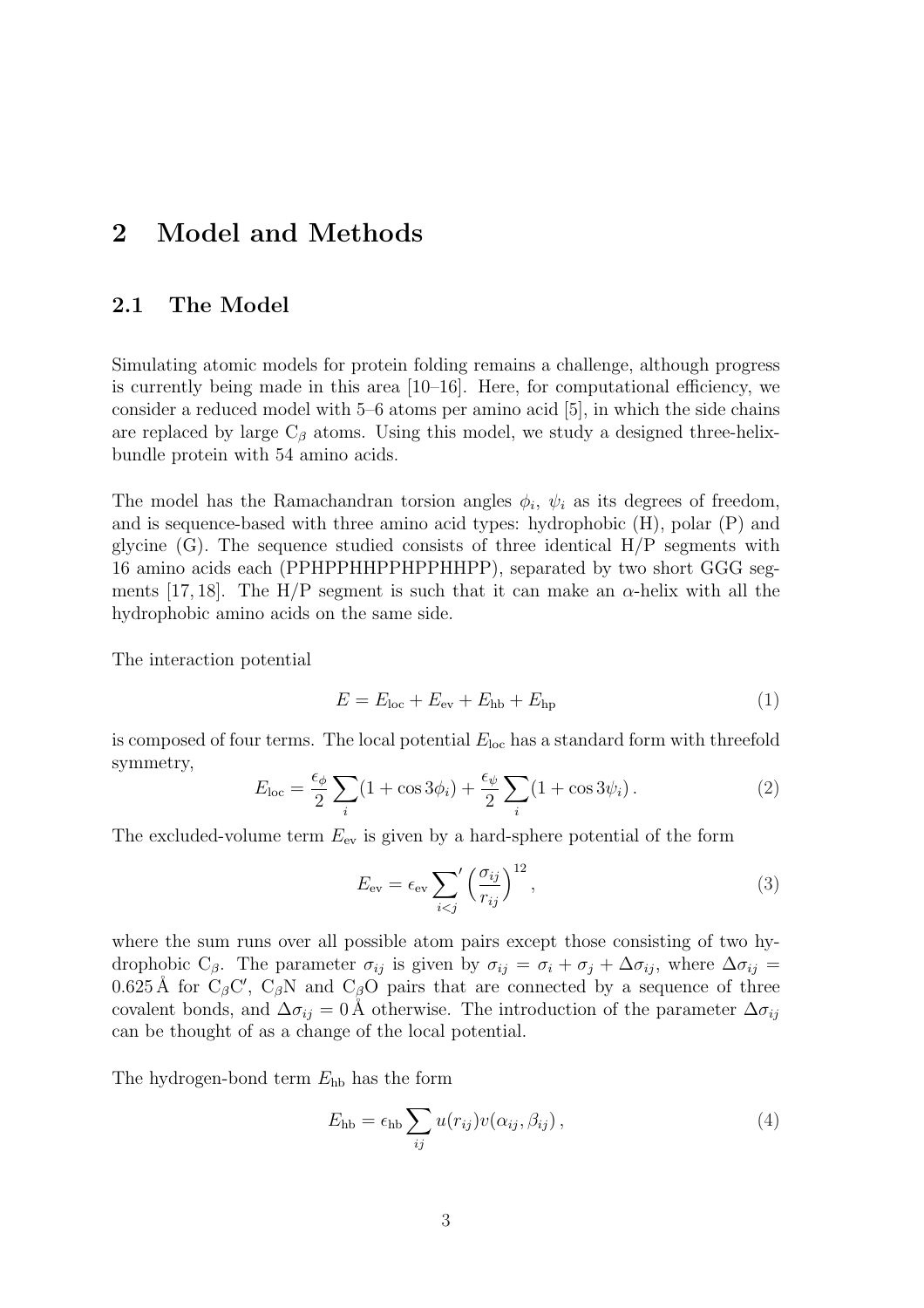where the functions  $u(r)$  and  $v(\alpha, \beta)$  are given by

$$
u(r) = 5\left(\frac{\sigma_{\rm hb}}{r}\right)^{12} - 6\left(\frac{\sigma_{\rm hb}}{r}\right)^{10} \tag{5}
$$

$$
v(\alpha, \beta) = \begin{cases} \cos^2 \alpha \cos^2 \beta & \alpha, \beta > 90^{\circ} \\ 0 & \text{otherwise} \end{cases}
$$
(6)

The sum in Eq. 4 runs over all possible HO pairs, and  $r_{ij}$  denotes the HO distance,  $\alpha_{ij}$  the NHO angle, and  $\beta_{ij}$  the HOC' angle. The last term of the potential, the hydrophobicity term  $E_{\text{hp}}$ , is given by

$$
E_{\rm hp} = \epsilon_{\rm hp} \sum_{i < j} \left[ \left( \frac{\sigma_{\rm hp}}{r_{ij}} \right)^{12} - 2 \left( \frac{\sigma_{\rm hp}}{r_{ij}} \right)^6 \right],\tag{7}
$$

where the sum runs over all pairs of hydrophobic  $C_\beta$ .

To speed up the calculations, a cutoff radius  $r_c$  is used, which is taken to be 4.5 Å for  $E_{\text{ev}}$  and  $E_{\text{hb}}$ , and 8 Å for  $E_{\text{hp}}$ . Numerical values of all energy and geometry parameters can be found elsewhere [5].

The thermodynamic behavior of this three-helix-bundle protein has been studied before [5, 6]. These studies demonstrated that this model protein has the following properties:

- It does form a stable three-helix bundle, except for a twofold topological degeneracy. These two topologically distinct states both contain three right-handed helices. They differ in how the helices are arranged. If we let the first two helices form a U, then the third helix is in front of the U in one case (FU), and behind the U in the other case (BU). The reason that the model is unable to discriminate between these two states is that their contact maps are effectively very similar [19].
- It makes more stable helices than the corresponding one- and two-helix sequences, which is in accord with the experimental fact that tertiary interactions generally are needed for secondary structure to become stable.
- It undergoes a first-order-like folding transition directly from an expanded state to the three-helix-bundle state, without any detectable intermediate state. At the folding temperature  $T_f$ , there is a pronounced peak in the specific heat.

Here we analyze the folding dynamics of this protein in more detail, through an extended study of both thermodynamics and kinetics.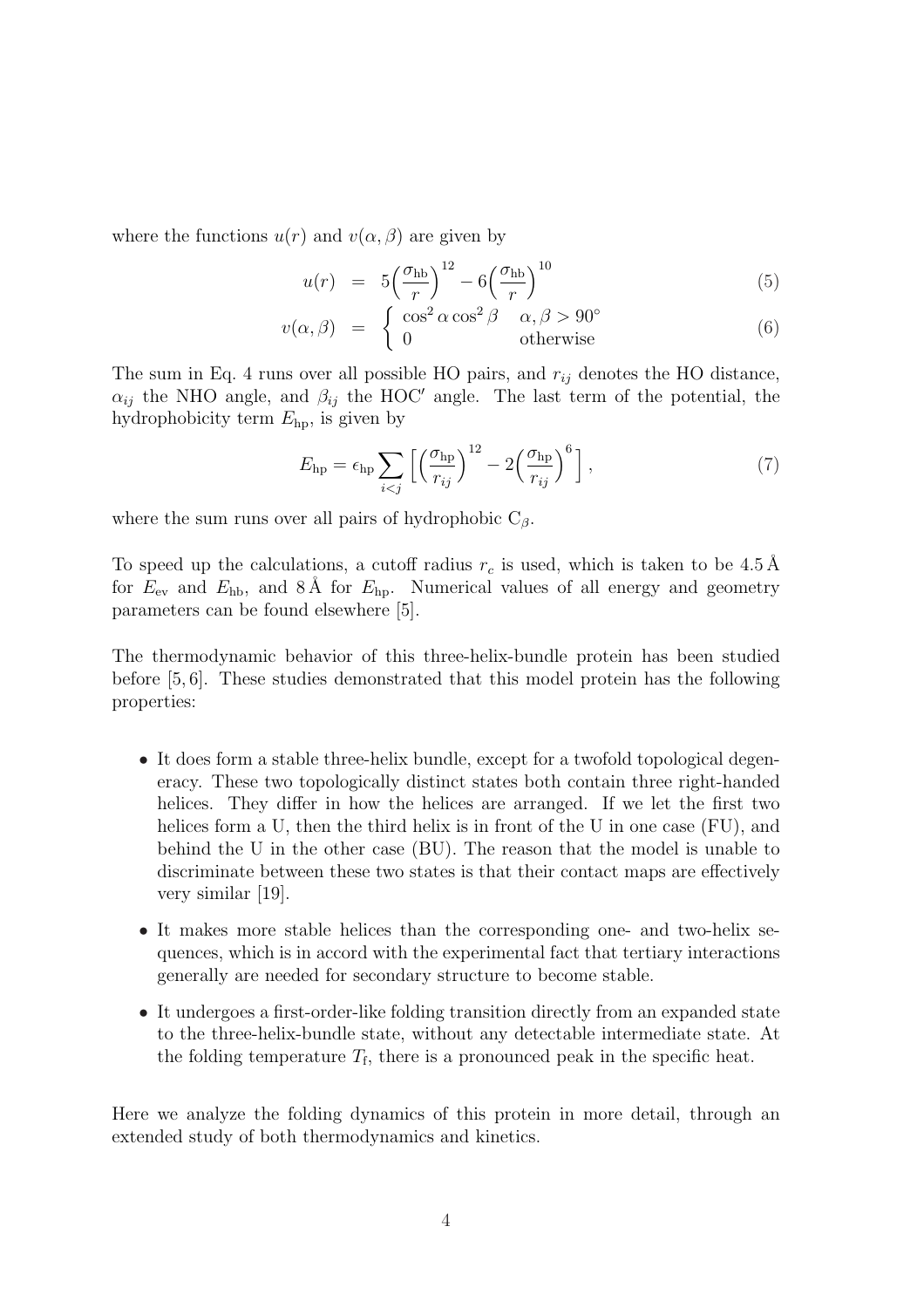As a measure of structural similarity with the native state, we monitor a parameter  $Q$  that we call nativeness (the same as in  $[5-7]$ ). To calculate  $Q$ , we use representative conformations for the FU and BU topologies, respectively, obtained by energy minimization. For a given conformation, we compute the root-mean-square deviations  $\delta_{\text{FU}}$  and  $\delta_{\text{BU}}$  from these two representative conformations (calculated over all backbone atoms). The nativeness  $Q$  is then obtained as

$$
Q = \max \left[ \exp \left( -\delta_{\rm FU}^2 / (10 \text{\AA})^2 \right), \exp \left( -\delta_{\rm BU}^2 / (10 \text{\AA})^2 \right) \right],\tag{8}
$$

which makes Q a dimensionless number between 0 and 1.

Energies are quoted in units of  $kT_f$ , with the folding temperature  $T_f$  defined as the specific heat maximum. In the dimensionless energy unit used in our previous study [5], this temperature is given by  $kT_f = 0.6585 \pm 0.0006$ .

#### 2.2 Monte Carlo Methods

To simulate the thermodynamic behavior of this model, we use simulated tempering [20–22], in which the temperature is a dynamic variable. This method is chosen in order to speed up the calculations at low temperatures. Our simulations are started from random configurations. The temperatures studied range from  $0.95 T_{\rm f}$  to  $1.37 T_{\rm f}$ .

The temperature update is a standard Metropolis step. In conformation space we use two different elementary moves: first, the pivot move in which a single torsion angle is turned; and second, a semi-local method [23] that works with seven or eight adjacent torsion angles, which are turned in a coordinated manner. The non-local pivot move is included in our calculations in order to accelerate the evolution of the system at high temperatures.

Our kinetic simulations are also Monte Carlo-based, and only meant to mimic the time evolution of the system in a qualitative sense. They differ from our thermodynamic simulations in two ways: first, the temperature is held constant; and second, the nonlocal pivot update is not used, but only the semi-local method [23]. This restriction is needed in order to avoid large unphysical deformations of the chain.

Statistical errors on thermodynamic results are obtained by jackknife analysis [24] of results from ten or more independent runs, each containing several folding/unfolding events. All errors quoted are  $1\sigma$  errors. Statistical errors on relaxation times are difficult to determine due to uncertainties about where the large-time behavior sets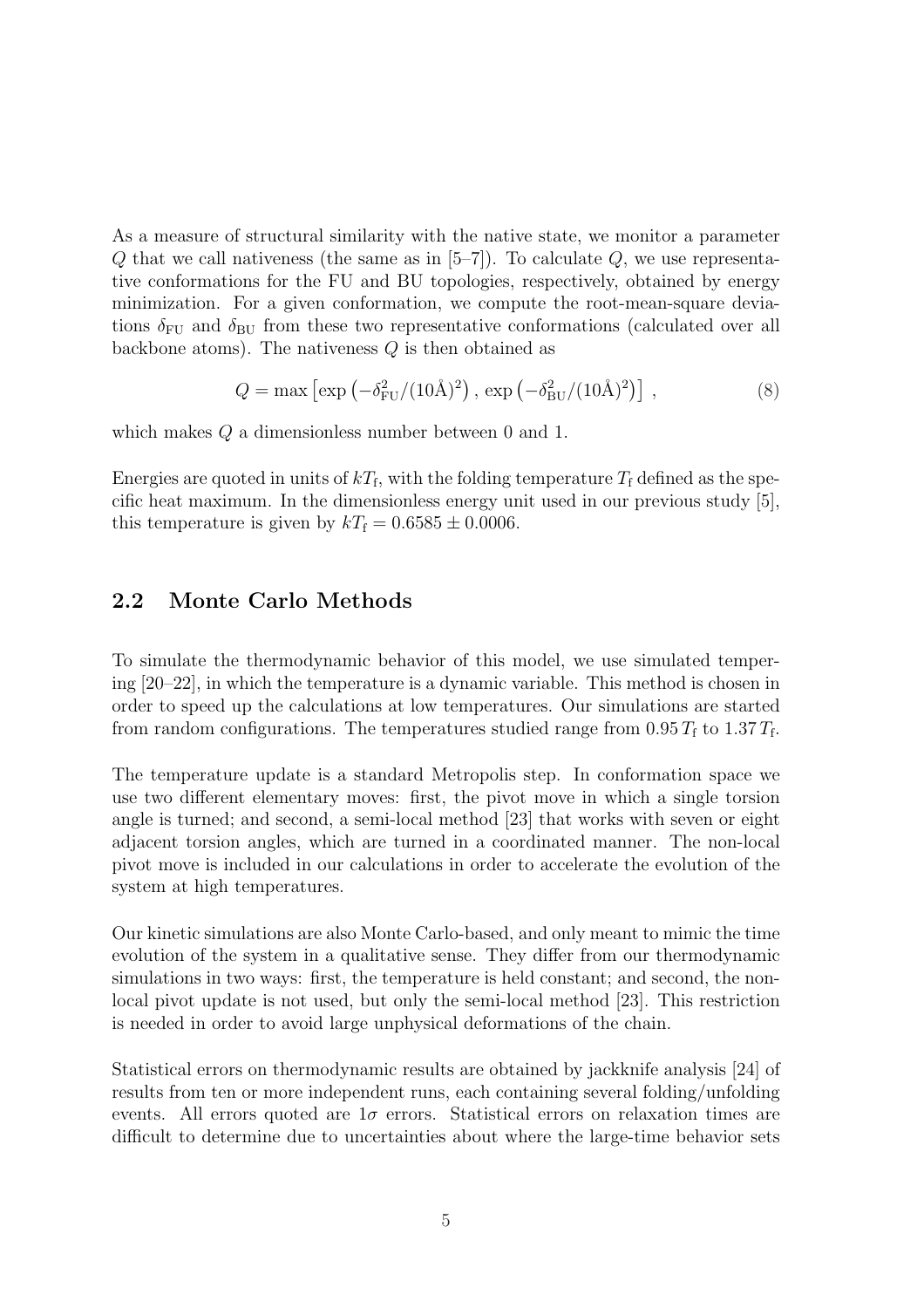in and are therefore omitted. We estimate that the uncertainties on our calculated relaxation times are about 10%. The statistical errors on the results obtained by numerical solution of the diffusion equation are, however, significantly smaller than this.

All fits of data discussed below are carried out by using a Levenberg-Marquardt procedure [25].

#### 2.3 Analysis

Melting curves for proteins are often described in terms of a two-state picture. In the two-state approximation, the average of a quantity  $X$  at temperature  $T$  is given by

$$
X(T) = \frac{X_{\rm u} + X_{\rm n}K(T)}{1 + K(T)},
$$
\n(9)

where  $K(T) = P_n(T)/P_u(T)$ ,  $P_n(T)$  and  $P_u(T)$  being the populations of the native and unfolded states, respectively. Likewise,  $X_n$  and  $X_u$  denote the respective values of X in the native and unfolded states. The effective equilibrium constant  $K(T)$  is to leading order given by  $K(T) = \exp[(1/kT - 1/kT_m)\Delta E]$ , where  $T_m$  is the midpoint temperature and  $\Delta E$  the energy difference between the two states. With this  $K(T)$ , a fit to Eq. 9 has four parameters:  $\Delta E$ ,  $T_m$  and the two baselines  $X_u$  and  $X_n$ .

A simple but powerful method for quantitative analysis of the folding dynamics is obtained by assuming the motion along different reaction coordinates to be diffusive [26,27]. The folding process is then modeled as one-dimensional Brownian motion in an external potential given by the free energy  $F(r) = -kT \ln P_{eq}(r)$ , where  $P_{eq}(r)$ denotes the equilibrium distribution of  $r$ . Thus, it is assumed that the probability distribution of r at time t,  $P(r, t)$ , obeys Smoluchowski's diffusion equation

$$
\frac{\partial P(r,t)}{\partial t} = \frac{\partial}{\partial r} \left[ D(r) \left( \frac{\partial P(r,t)}{\partial r} + \frac{P(r,t)}{kT} \frac{\partial F(r)}{\partial r} \right) \right],
$$
\n(10)

where  $D(r)$  is the diffusion coefficient.

This picture is not expected to hold on short timescales, due to the projection onto a single coordinate  $r$ , but may still be useful provided that the diffusive behavior sets in on a timescale that is small compared to the relaxation time. By estimating  $D(r)$ and  $F(r)$ , it is then possible to predict the relaxation time from Eq. 10. Such an analysis has been successfully carried through for a lattice protein [27].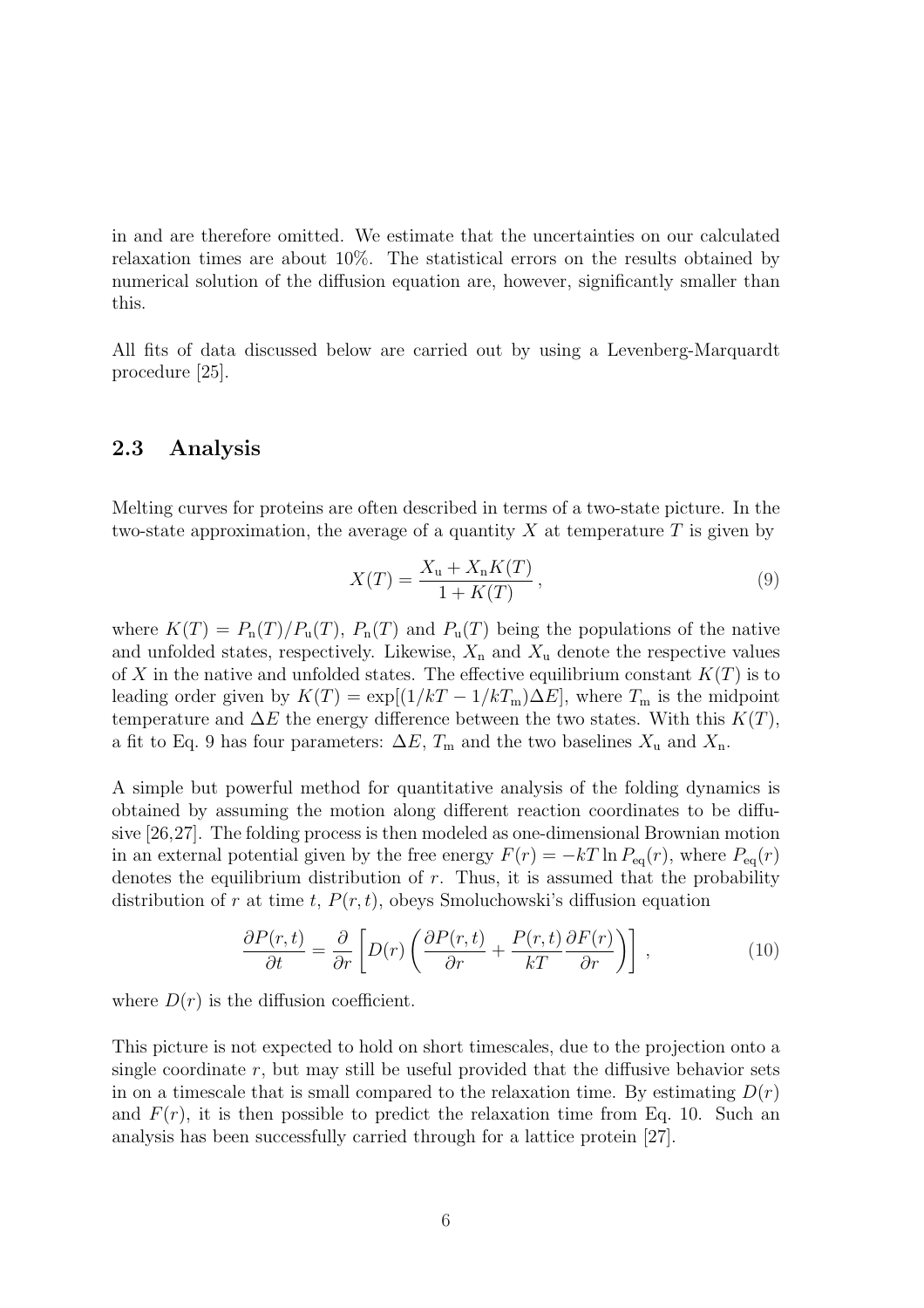|              | $\Delta E/kT_{\rm f}$ | $T_{\rm m}/T_{\rm f}$              |  |  |
|--------------|-----------------------|------------------------------------|--|--|
| E            |                       | $40.1 \pm 3.3$ $1.0050 \pm 0.0020$ |  |  |
| $E_{\rm bb}$ |                       | $41.0 \pm 2.6$ 1.0024 $\pm$ 0.0017 |  |  |
| $E_{\rm ho}$ |                       | $45.4 \pm 3.3$ 1.0056 $\pm$ 0.0017 |  |  |
| $R_{\rm g}$  |                       | $45.7 \pm 3.8$ 1.0099 $\pm$ 0.0018 |  |  |
| Q            |                       | $53.6 \pm 2.1$ 0.9989 $\pm$ 0.0008 |  |  |

Table 1: Parameters  $\Delta E$  and  $T_m$  obtained by fitting results from our thermodynamic simulations to the two-state expression in Eq. 9. This is done individually for each of the quantities in the first column; the energy  $E$ , the hydrogen-bond energy  $E_{\text{hb}}$ , the hydrophobicity energy  $E_{\rm hp}$ , the radius of gyration  $R_{\rm g}$  (calculated over all backbone atoms), and the nativeness Q (see Eq. 8). The fits are performed using seven data points in the temperature interval  $0.95 T_f \leq T \leq 1.11 T_f$ .

The relaxation behavior predicted by Eq. 10 is well understood when  $F(r)$  has the shape of a double well with a clear barrier. In this situation, the relaxation is single exponential with a rate constant given by Kramers' well-known result [28]. However, this result cannot be applied to our model, in which the free-energy barrier is small or absent, depending on which reaction coordinate is used. Therefore, we perform a detailed study of Eq. 10 for some relevant choices of  $D(r)$  and  $F(r)$ , using analytical as well as numerical methods.

# 3 Results

#### 3.1 Thermodynamics

In our thermodynamic analysis, we study the five different quantities listed in Table 1. The first question we ask is to what extent the temperature dependence of these quantities can be described in terms of a first-order two-state system (see Eq. 9).

Fits of our data to this equation show that the simple two-state picture is not perfect  $(\chi^2$  per degree of freedom, dof, of ~10), but this can be detected only because the statistical errors are very small at high temperatures  $( $0.1\%$ ). In fact, if we assign$ artifical statistical errors of 1% to our data points, an error size that is not uncommon for experimental data, then the fits become perfect with a  $\chi^2$ /dof close to unity. Fig. 1 shows the temperature dependence of the hydrogen-bond energy  $E_{hb}$  and the radius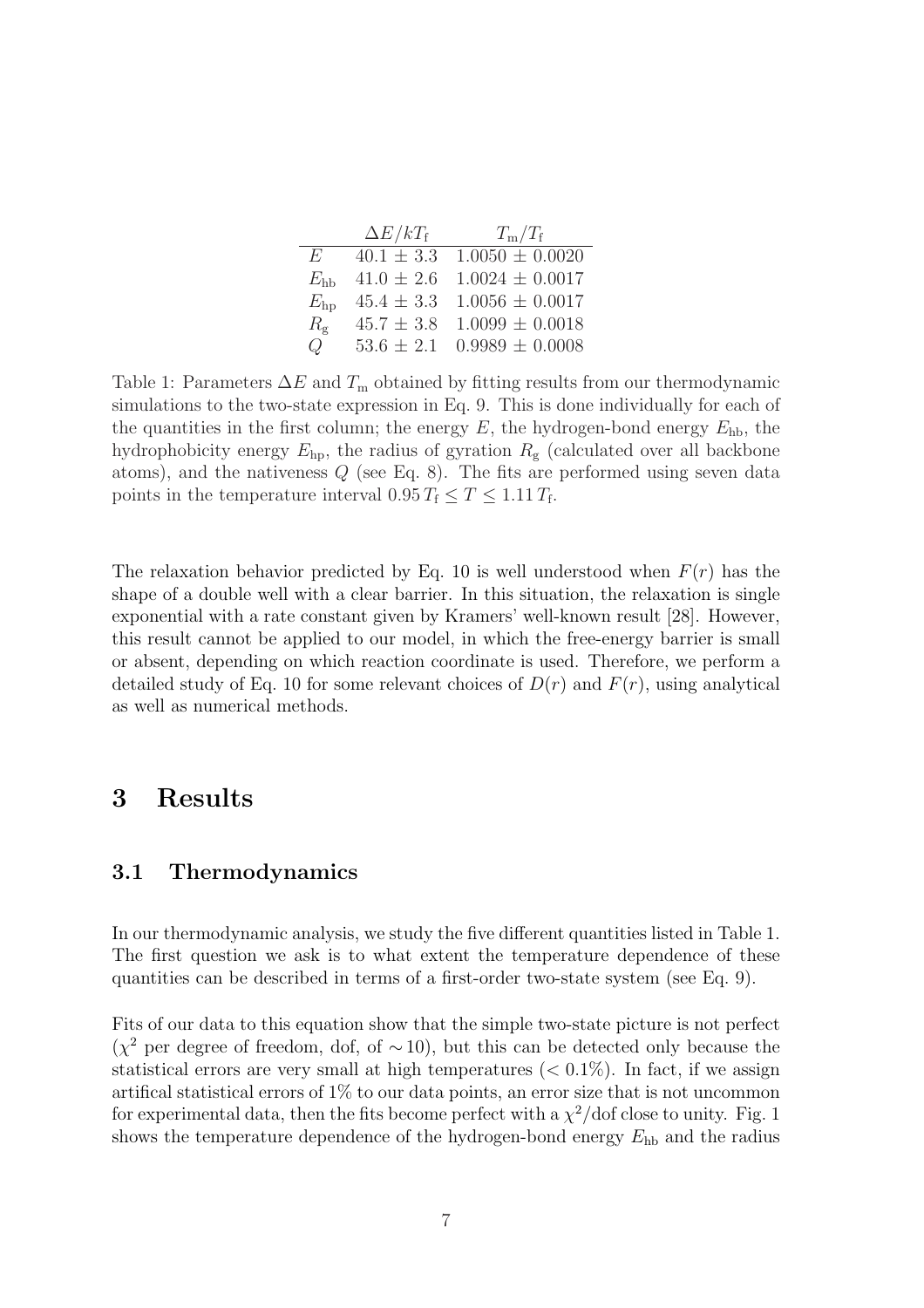

Figure 1: Temperature dependence of (a) the hydrogen-bond energy  $E_{hb}$  and (b) the radius of gyration  $R_g$ . The lines are fits to Eq. 9.

of gyration  $R_{\rm g}$ , along with our two-state fits.

Table 1 gives a summary of our two-state fits. In particular, we see that the fitted values of both the energy change  $\Delta E$  and the midpoint temperature  $T_m$  are similar for the different quantities. It is also worth noting that the  $T<sub>m</sub>$  values fall close to the folding temperature  $T_f$ , defined as the maximum of the specific heat. The difference between the highest and lowest values of  $T_m$  is less than 1%. There is a somewhat larger spread in  $\Delta E$ , but this parameter has a larger statistical error.

So, the melting curves show two-state character, and the fitted parameters  $\Delta E$  and  $T<sub>m</sub>$  are similar for different quantities. From this it may be tempting to conclude that the thermodynamic behavior of this protein can be fully understood in terms of a two-state system. The two-state picture is, nevertheless, an oversimplification, as can be seen from the shapes of the free-energy profiles  $F(E)$  and  $F(Q)$ . Fig. 2 shows these profiles at  $T = T_f$ . First of all, these profiles show that the native and unfolded states coexist at  $T = T_f$ , so the folding transition is first-order-like. However, there is no clear free-energy barrier separating the two states;  $F(Q)$  exhibits a very weak barrier,  $\lt 1 kT$ , whereas  $F(E)$  shows no barrier at all. In fact,  $F(E)$  has the shape of a square well rather than a double well.

Phase transition terminology is, by necessity, ambiguous for a finite system like this, but if states with markedly different  $E$  or  $Q$  coexist it does make sense to call the transition first-order-like, even if a free-energy barrier is missing. At a second-order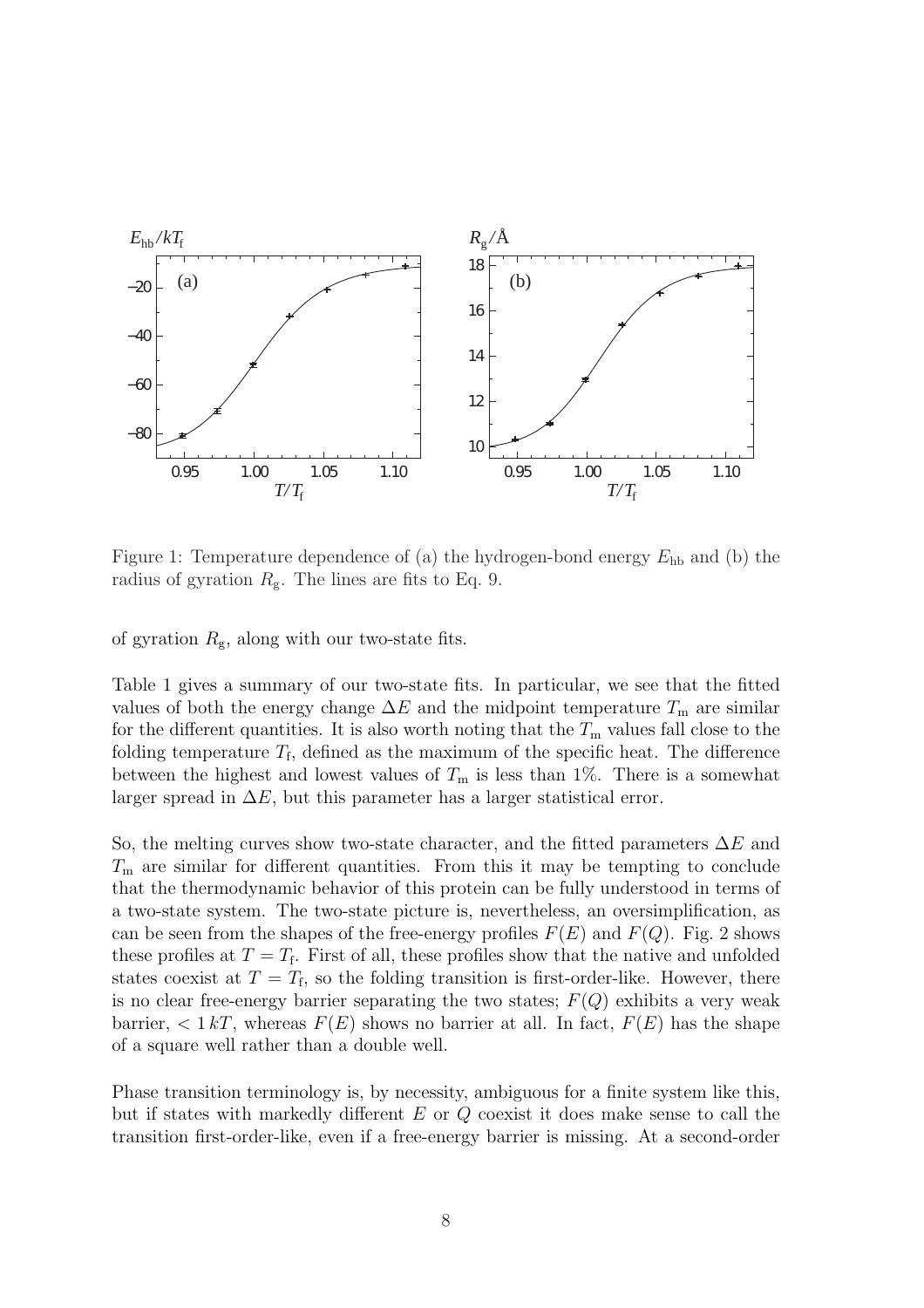

Figure 2: Free-energy profiles at  $T = T_f$  for (a) the energy E and (b) the nativeness  $Q$  (dark bands). The light-grey bands show free energies  $F<sub>b</sub>$  for block averages (see Eq. 12), using a block size of  $\tau_b = 10^6$  MC steps. Each band is centered around the expected value and shows statistical  $1\sigma$  errors.

phase transition, the free-energy profile is wide, but the minimum remains unique.

### 3.2 Kinetics

Our kinetic study is performed at  $T = T_f$ . Using Monte Carlo dynamics (see Model and Methods), we study the relaxation of ensemble averages of various quantities. For this purpose, we performed a set of 3000 folding simulations, starting from equilibrium conformations at temperature  $T_0 \approx 1.06 T_f$ . At this temperature, the chain is extended and has a relatively low secondary-structure content (see Fig. 1).

In the absence of a clear free-energy barrier (see Fig. 2), it is not obvious whether or not the relaxation should be single exponential. To get an idea of what to expect for a system like this, we consider the relaxation of the energy E in a potential  $F(E)$  that has the form of a perfect square well at  $T = T_f$ . For this idealized  $F(E)$  and a constant diffusion coefficient  $D(E)$ , it is possible to solve Eq. 10 analytically for relaxation at an arbitrary temperature  $T$ . This solution is given in Appendix A, for the initial condition that  $P(E, t = 0)$  is the equilibrium distribution at temperature  $T_0$ . Using this result, the deviation from single-exponential behavior can be mapped out as a function of  $T_0$  and  $T$ , as is illustrated in Fig. 3. The size of the deviation depends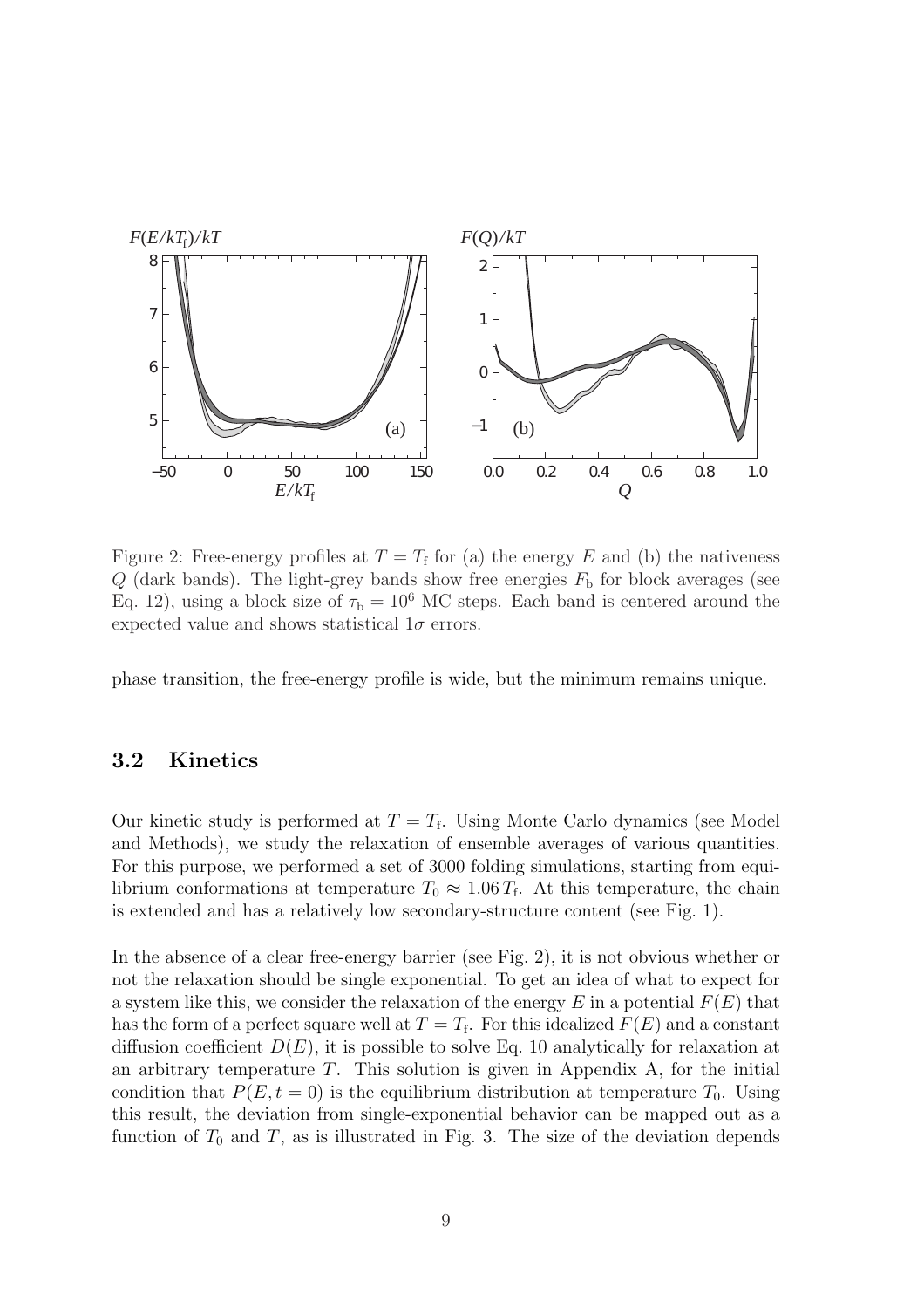

Figure 3: Level diagram showing the deviation (in %) from a single exponential for diffusion in energy in a square well, based on the exact solution in Appendix A. The system relaxes at temperature  $T$ , starting from the equilibrium distribution at temperature  $T_0$ . p is defined as  $p = (\langle E \rangle - E_n)/\Delta E_{sw}$ , where  $\langle E \rangle$  is the average energy at temperature T, and  $E_n$  and  $\Delta E_{sw}$  denote the lower edge and the width, respectively, of the square well.  $p$  can be viewed as a measure of the unfolded population at temperature T, and is 0.5 if  $T = T_f$ .  $p_0$  is the the corresponding quantity at temperature  $T_0$ . As a measure of the deviation from a single exponential, we take  $\delta_{\text{max}}/\delta E(t_0)$ , where  $\delta_{\text{max}}$  is the maximum deviation from a fitted exponential and  $\delta E(t_0) = E(t_0) - \langle E \rangle$ ,  $E(t_0)$  being the mean at the smallest time included in the fit,  $t_0$ . Data at times shorter than 1% of the relaxation time were excluded from the fit.

on both  $T_0$  and T, but is found to be small for a wide range of  $T_0$ , T values. This clearly demonstrates that the existence of a free-energy barrier is not a prerequisite to observe single-exponential relaxation.

Let us now turn to the results of our simulations. Fig. 4 shows the relaxation of the average energy  $E$  and the average nativeness  $Q$  in Monte Carlo (MC) time. In both cases, the large-time data can be fitted to a single exponential, which gives relaxation times of  $\tau \approx 1.7 \cdot 10^7$  and  $\tau \approx 1.8 \cdot 10^7$  for E and Q, respectively, in units of elementary MC steps. The corresponding fits for the radius of gyration and the hydrogen-bond energy (data not shown) give relaxation times of  $\tau \approx 2.1 \cdot 10^7$  and  $\tau \approx 1.8 \cdot 10^7$ , respectively. The fit for the radius of gyration has a larger uncertainty than the others, because the data points have larger errors in this case.

The differences between our four fitted  $\tau$  values are small and most probably due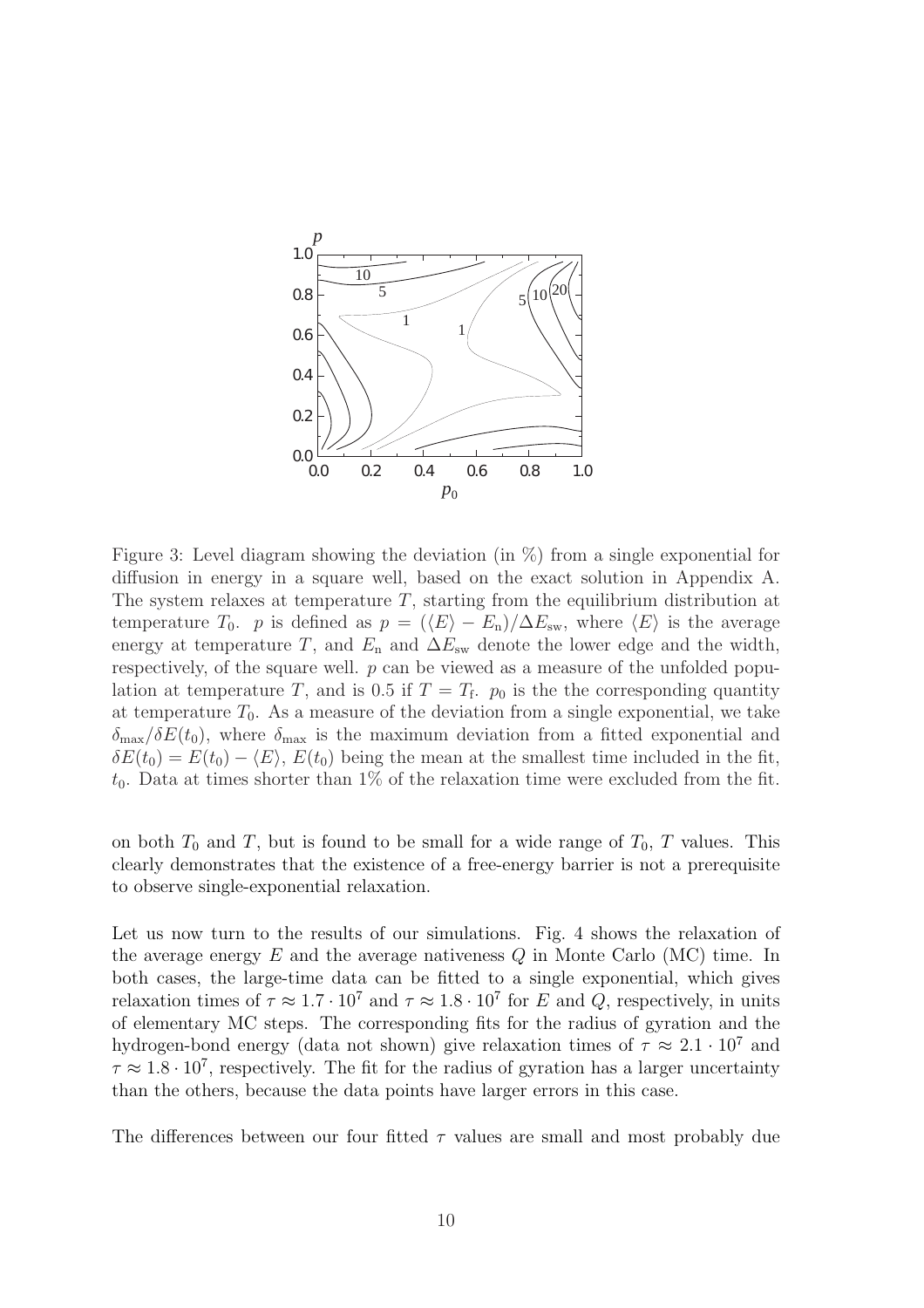

Figure 4: Relaxation behavior of the three-helix-bundle protein at the folding temperature  $T_f$ , starting from the equilibrium ensemble at  $T_0 \approx 1.06T_f$ . (a)  $\delta E(t) =$  $E(t) - \langle E \rangle$  against simulation time t, where  $E(t)$  is the average E after t MC steps (3000 runs) and  $\langle E \rangle$  denotes the equilibrium average (at  $T_f$ ). (b) Same plot for the nativeness Q.

to limited statistics for the large-time behavior. Averaging over the four different variables, we obtain a relaxation time of  $\tau \approx 1.8 \cdot 10^7$  MC steps for this protein. The fact that the relaxation times for the hydrogen-bond energy and the radius of gyration are approximately the same shows that helix formation and chain collapse proceed in parallel for this protein. This finding is in nice agreement with recent experimental results for small helical proteins [29].

For Q, it is necessary to go to very short times in order to see any significant deviation from a single exponential (see Fig. 4). For  $E$ , we find that the single-exponential behavior sets in at roughly  $\tau/3$ , which means that the deviation from this behavior is larger than in the analytical calculation above. On the other hand, for comparisons with experimental data, we expect the behavior of Q to be more relevant than that of  $E$ . The simulations confirm that the relaxation can be approximately single exponential even if there is no clear free-energy barrier.

To translate the relaxation time for this protein into physical units, we compare with the reconfiguration time for the corresponding one-helix segment. To that end, we performed a kinetic simulation of this 16-amino acid segment at the same temperature,  $T = T_f$ . This temperature is above the midpoint temperature for the one-helix segment, which is  $0.95 T_f$  [5]. So, the isolated one-helix segment is unstable at  $T = T_f$ ,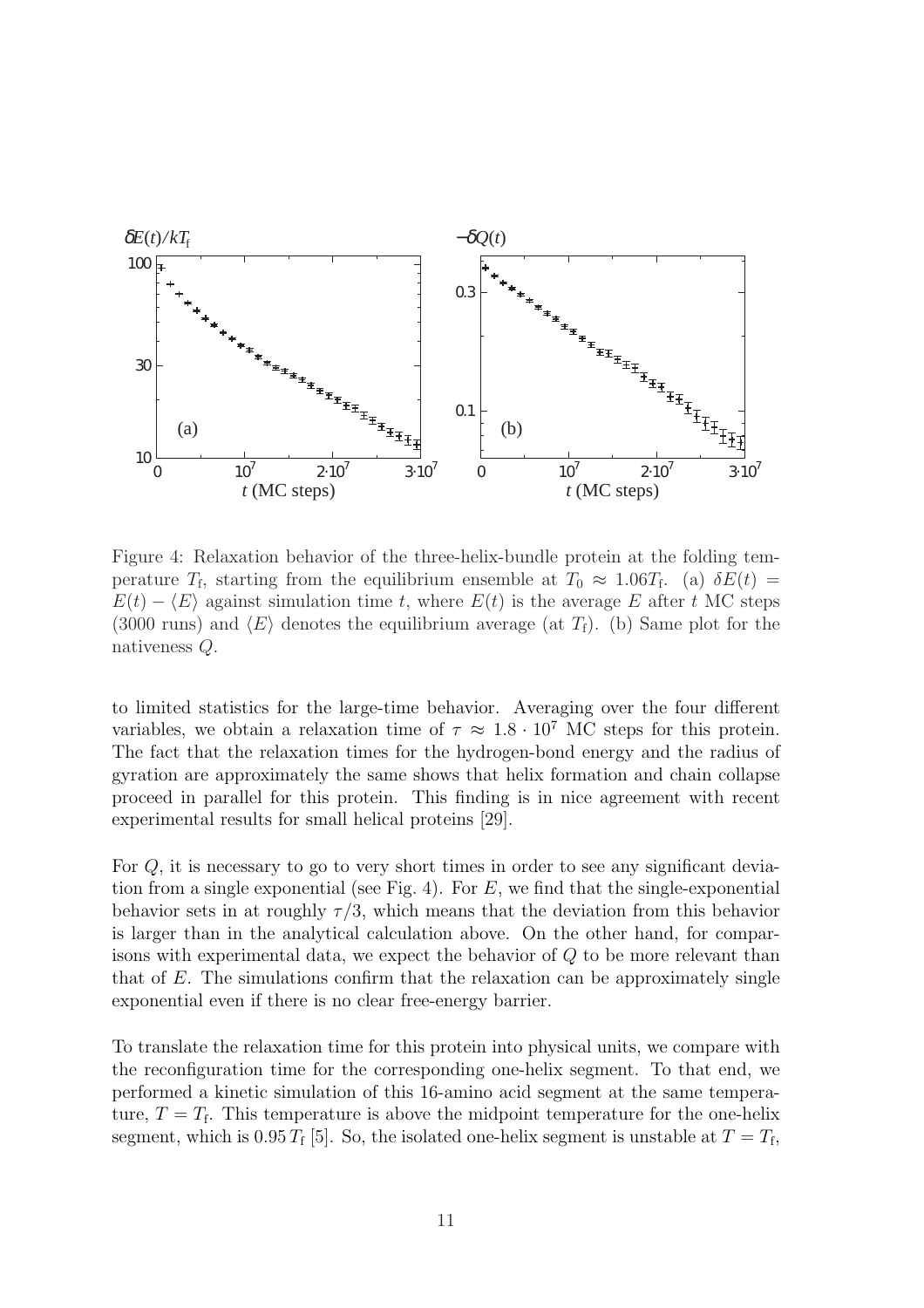but makes frequent visits to helical states with low hydrogen-bond energy,  $E_{\text{hb}}$ . To obtain the reconfiguration time, we fitted the large-time behavior of the autocorrelation function for  $E_{\text{hb}}$ ,

$$
C_{\rm hb}(t) = \langle E_{\rm hb}(t) E_{\rm hb}(0) \rangle - \langle E_{\rm hb}(0) \rangle^2, \qquad (11)
$$

to an exponential. The exponential autocorrelation time, which can be viewed as a reconfiguration time, turned out to be  $\tau_h \approx 1.0 \cdot 10^6$  MC steps. This is roughly a factor 20 shorter than the relaxation time  $\tau$  for the full three-helix bundle. Assuming the reconfiguration time for an individual helix to be  $\sim 0.2 \,\mu s$  [30, 31], we obtain relaxation and folding times of  $\sim$ 4 µs and  $\sim$ 8 µs, respectively, for the three-helix bundle. This is fast but not inconceivable for a small helical protein [2]. In fact, the B domain of staphylococcal protein A is a three-helix-bundle protein that has been found to fold in  $< 10 \,\mu s$ , at 37°C [32].

#### 3.3 Relaxation-Time Predictions

We now turn to the question of whether the observed relaxation time can be predicted based on the diffusion equation, Eq. 10. For that purpose, we need to know not only the free energy  $F(r)$ , but also the diffusion coefficient  $D(r)$ . Socci *et al.* [27] successfully performed this analysis for a lattice protein that exhibited a relatively clear free-energy barrier. Their estimate of  $D(r)$  involved an autocorrelation time for the unfolded state. The absence of a clear barrier separating the native and unfolded states makes it necessary to take a different approach in our case.

The one-dimensional diffusion picture is not expected to hold on short timescales, but only after coarse-graining in time. A computationally convenient way to implement this coarse-graining in time is to study block averages  $b(t)$  defined by

$$
b(t) = \frac{1}{\tau_b} \sum_{t \le s < t + \tau_b} r(s) \qquad t = 0, \tau_b, 2\tau_b, \dots \tag{12}
$$

where  $\tau_{\rm b}$  is the block size and r is the reaction coordinate considered. The diffusion coefficient can then be estimated using  $D_{b}(r) = \langle (\delta b)^{2} \rangle / 2\tau_{b}$ , where the numerator is the mean-square difference between two consecutive block averages, given that the first of them has the value  $r$ .

In our calculations, we use a block size of  $\tau_{\rm b} = 10^6$  MC step, corresponding to the reconfiguration time  $\tau_h$  for an individual helix. We do not expect the dynamics to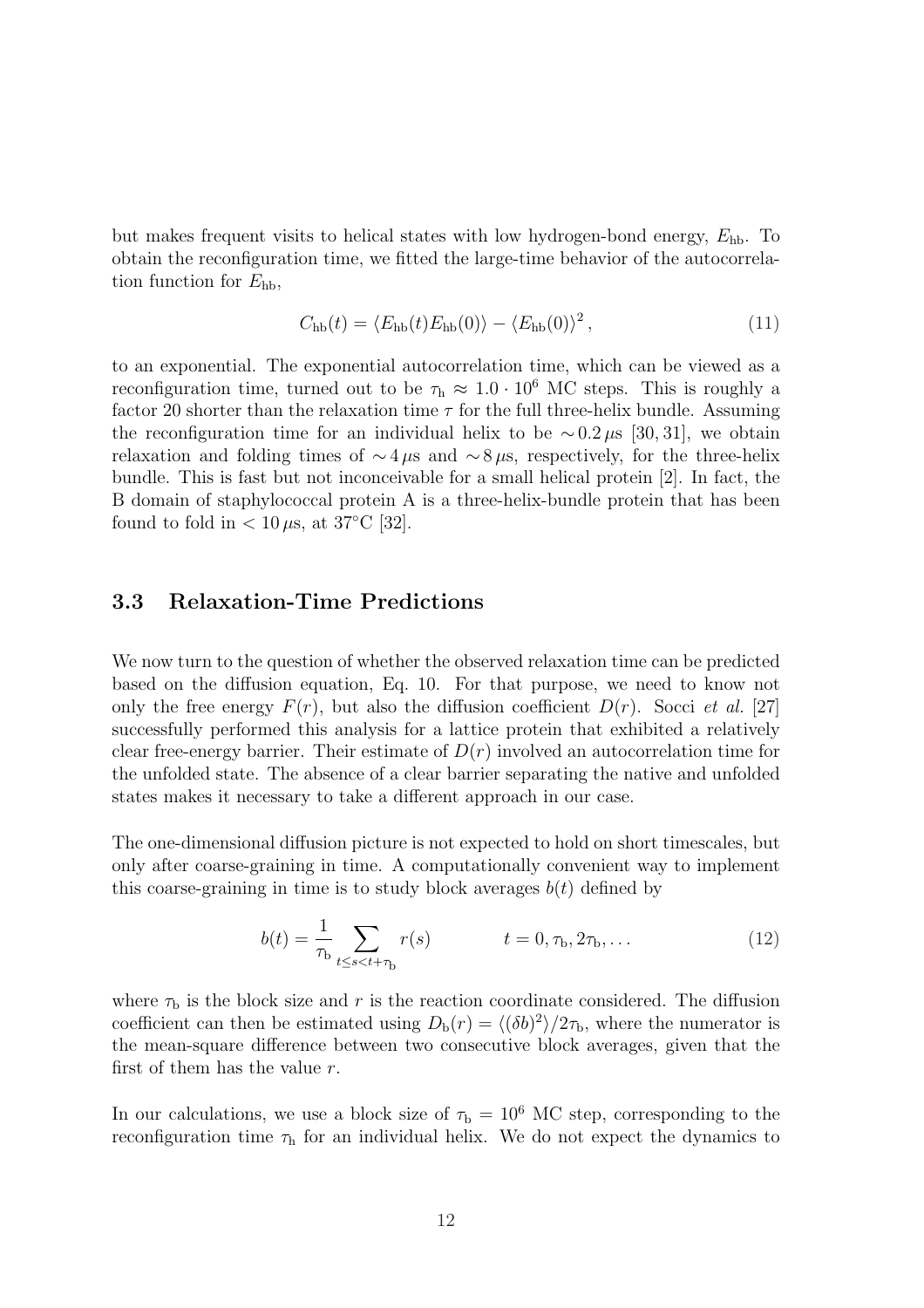| $\Delta r_{\rm sw}$ | $\n  Dh\n$                                                                                             | $\tau_{\text{pred},0}$ $\tau_{\text{pred}}$ |  |
|---------------------|--------------------------------------------------------------------------------------------------------|---------------------------------------------|--|
|                     | E: $140kT_f$ $(9.3 \pm 0.2) \cdot 10^{-5} (kT_f)^2$ $2.1 \cdot 10^7$ $1.9 \cdot 10^7$ $1.7 \cdot 10^7$ |                                             |  |
|                     | Q: 1.0 $(1.00 \pm 0.02) \cdot 10^{-8}$ $1.0 \cdot 10^{7}$ $0.8 \cdot 10^{7}$ $1.8 \cdot 10^{7}$        |                                             |  |

Table 2: The predictions  $\tau_{\text{pred},0}$  and  $\tau_{\text{pred}}$  (see text) along with the observed relaxation time  $\tau$ , as obtained from the data in Fig. 4, for the energy E and the nativeness Q.  $\Delta r_{\rm sw}$  is the width of the square-well potential and  $D_{\rm b}$  is the average diffusion coefficient.

be diffusive on timescales shorter than this, due to steric traps that can occur in the formation of a helix. In order for the dynamics to be diffusive, the timescale should be such that the system can escape from these traps.

Using this block size, we first make rough estimates of the relaxation times for  $E$ and Q based on the result in Appendix A for a square-well potential and a constant diffusion coefficient. These estimates are given by  $\tau_{\text{pred},0} = \Delta r_{\text{sw}}^2/D_b \pi^2$ , where  $\Delta r_{\text{sw}}$  is the width of the potential and  $D<sub>b</sub>$  is the average diffusion coefficient. <sup>†</sup> Our estimates of  $\Delta r_{\rm sw}$  and  $D_{\rm b}$  can be found in Table 2, along with the resulting predictions  $\tau_{\rm pred,0}$ . We find that these simple predictions agree with the observed relaxation times  $\tau$ within a factor of two.

We also did the same calculation for smaller block sizes,  $\tau_{\rm b} = 10^0, 10^1, \ldots, 10^5$  MC steps. This gave  $\tau_{\text{pred},0}$  values smaller or much smaller than the observed  $\tau$ , signaling non-diffusive dynamics. This confirms that for  $b(t)$  to show diffusive dynamics,  $\tau_{\rm b}$ should not be smaller than the reconfiguration time for an individual helix.

Having seen the quite good results obtained by this simple calculation, we now turn to a more detailed analysis, illustrated in Fig. 5a. The block size is the same as before,  $\tau_{\rm b} = 10^6$  MC steps, but the space dependence of the diffusion coefficient  $D_{\rm b}(r)$  is now taken into account, and the potential,  $F<sub>b</sub>(r)$ , reflects the actual distribution of block averages. The potential  $F<sub>b</sub>(r)$ , shown in Fig. 2, is not identical to that for the unblocked variables. At a first-order-like transition, we expect free-energy minima to become more pronounced when going to the block variables, provided that the block size  $\tau_{\rm b}$  is small compared with the relaxation time, because when forming the block variables one effectively integrates out fluctuations about the respective states. The results in Fig. 2 do show this tendency, although the effect is not very strong. Fig. 5b shows the diffusion coefficient  $D_{b}(E)$ , which is largest at intermediate values between

<sup>&</sup>lt;sup>†</sup>Eq. 15 in Appendix A can be applied to other observables than E. The predicted relaxation time  $\tau_{\text{pred},0}$  is given by  $\tau_1$ .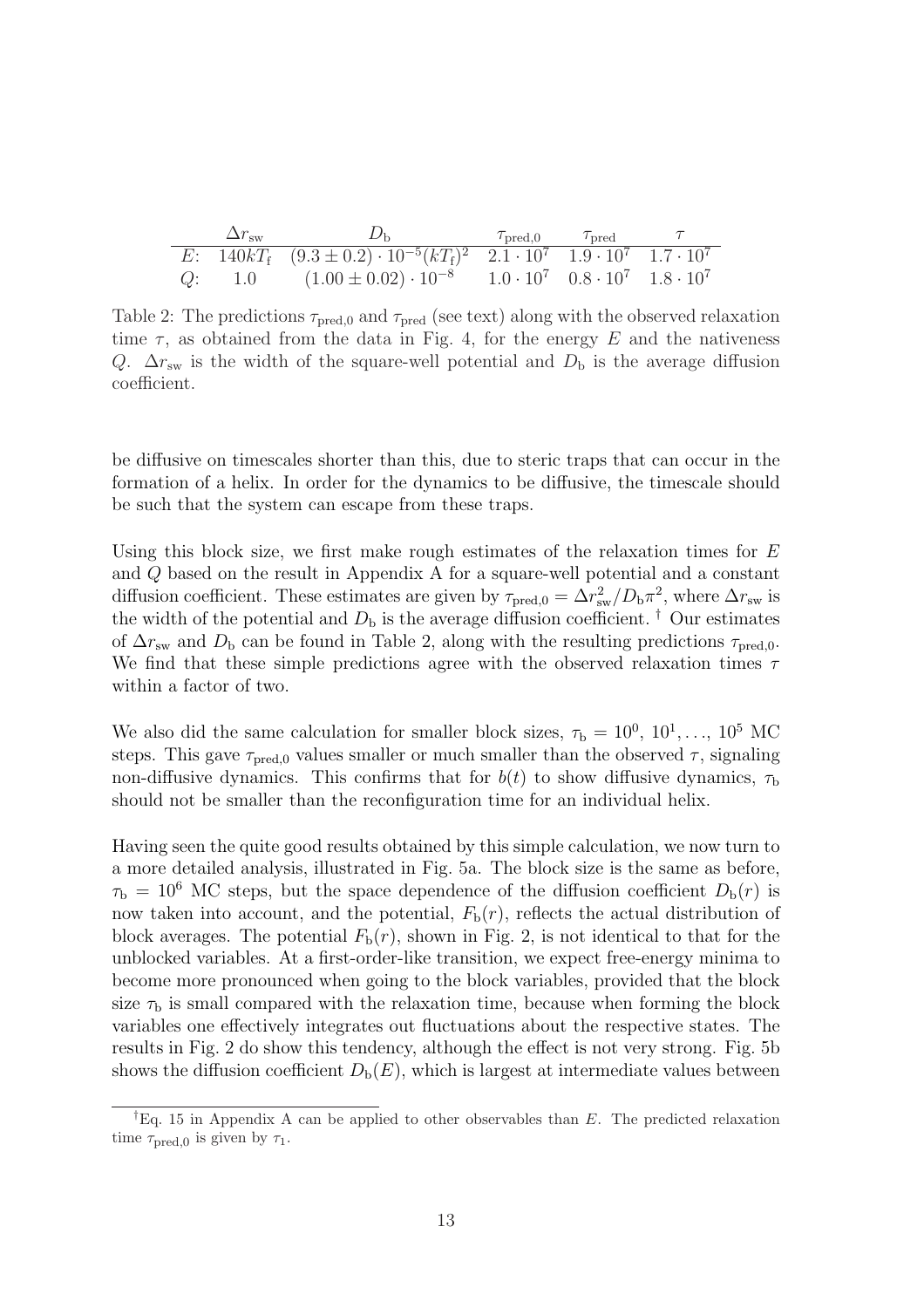

Figure 5: (a) Numerical solution of Eq. 10 with the energy as reaction coordinate. The distribution  $P(E, t)$  is shown for  $t = 0, \tau/3, \tau$  and  $2\tau$  (full lines), where  $\tau$  is the relaxation time. The dashed line is the equilibrium distribution. The diffusion coefficient  $D_{b}(E)$  and the potential  $F_{b}(E)$  (light-gray band in Fig. 2a) were both determined from numerical simulations, using a block size of  $\tau_b = 10^6$  MC steps (see Eq. 12). (b) The space dependence of the diffusion coefficient  $D_{b}(E)$ . The band is centered around the expected value and shows the statistical  $1\sigma$  error.

the native and unfolded states. The behavior of  $D_{b}(Q)$  (not shown) is the same in this respect. Hence, there is no sign of a kinetic bottleneck to folding for this protein.

Given  $D_{\rm b}(r)$  and  $F_{\rm b}(r)$ , we solve Eq. 10 for  $P(r, t)$  by using the finite-difference scheme in Appendix B. The initial distribution  $P(r, t = 0)$  is taken to be the same as in the kinetic simulations. We find that the mean of  $P(r, t)$  shows single-exponential relaxation to a good approximation. An exponential fit of these data gives us a new prediction,  $\tau_{\text{pred}}$ , for the relaxation time.

From Table 2 it can be seen that the prediction obtained through this more elaborate calculation,  $\tau_{pred}$ , is not better than the previous one,  $\tau_{pred,0}$ , at least not in  $Q$ , despite that there exists a weak barrier in this coordinate (see Fig. 2b). This means that the barrier in  $Q$  is too weak to be important for the relaxation rate. If the underlying diffusion picture, Eq. 10, had been perfect,  $\tau_{pred}$  would have been equal to  $\tau$ , as obtained from the kinetic simulations. Our results show that this is not the case. At least in Q, there are significant deviations from the behavior predicted by this equation.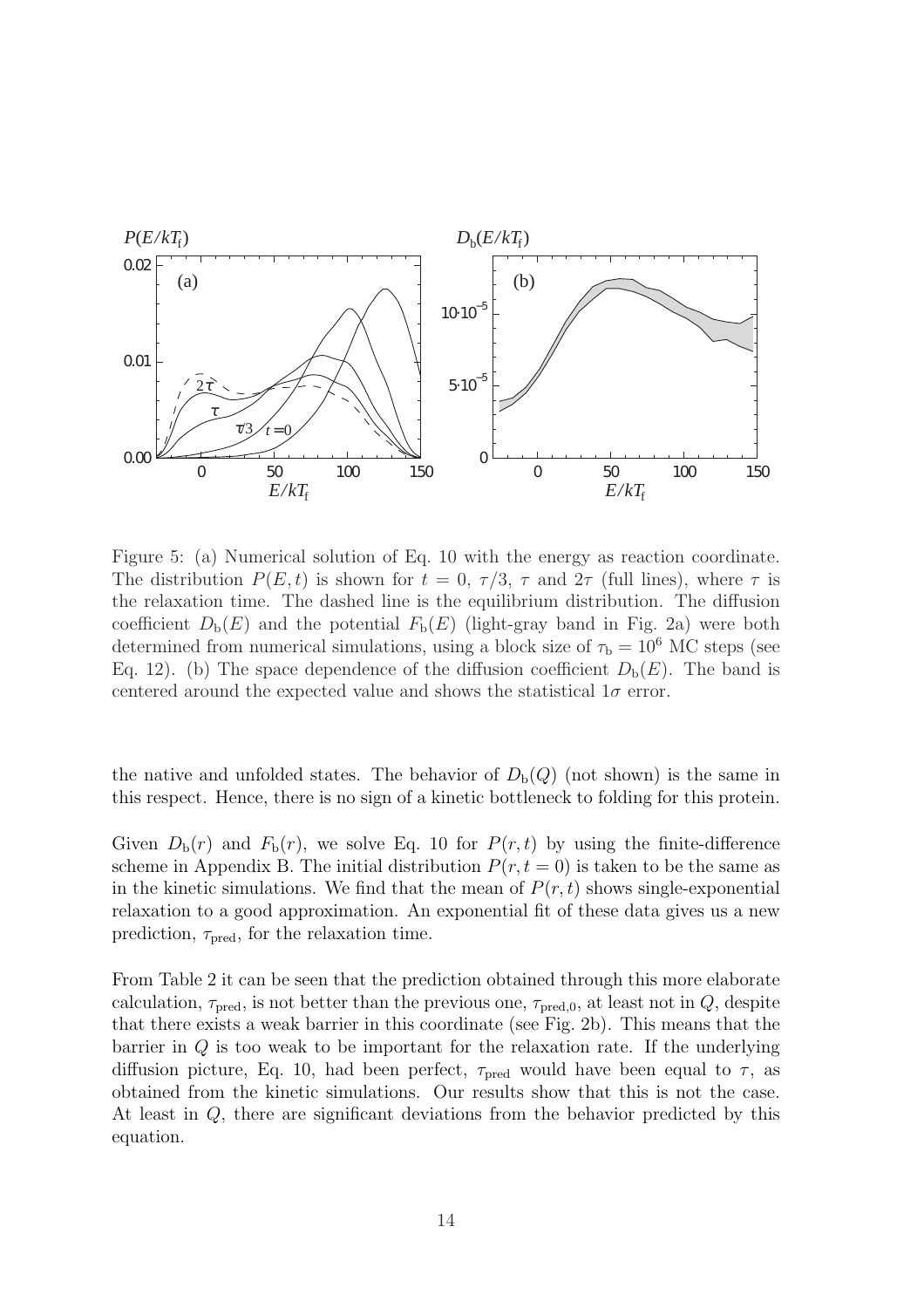If more accurate relaxation time predictions are needed, there are different ways to proceed. One possible way is to simply increase the block size. However, for the calculation to be useful, the block size must remain small compared to the relaxation time. A more interesting possibility is to refine the simple diffusion picture defined by Eq. 10, in which, in particular, non-Markovian effects are ignored. Such effects may indeed affect folding times [9,33]. Yet another possibility is to use a combination of a few different variables, perhaps  $E$  and  $Q$ , instead of a single reaction coordinate [9,34, 35]. With a multidimensional representation of the folding process, non-Markovian effects could become smaller.

### 4 Summary and Discussion

We have analyzed the thermodynamics and kinetics of a designed three-helix-bundle protein, based on Monte Carlo calculations. We found that this model protein shows two-state behavior, in the sense that melting curves to a good approximation can be described by a simple two-state system and that the relaxation behavior is close to single exponential. A simple two-state picture is, nevertheless, an oversimplification, as the free-energy barrier separating the native and unfolded states is weak  $(\leq 1kT)$ . The weakness of the barrier implies that a fitted two-state parameter such as  $\Delta E$ has no clear physical meaning, despite that the two-state fit looks good.

Reduced [18, 36–39] and all-atom [10, 11, 14, 40–42] models for small helical proteins have been studied by many other groups. Most of these studies relied on so-called Gō-type [43] potentials. It should therefore be pointed out that our model is sequencebased.

Using an extended version of this model that includes all atoms, we recently found similar results for two peptides, an  $\alpha$ -helix and a  $\beta$ -hairpin [16]. Here the calculated melting curves could be directly compared with experimental data, and a reasonable quantitative agreement was found.

The smallness of the free-energy barrier prompted us to perform an analytical study of diffusion in a square-well potential. Here we studied the relaxation behavior at temperature T, starting from the equilibrium distribution at temperature  $T_0$ , for arbitrary  $T$  and  $T_0$ . We found that this system shows a relaxation behavior that is close to single exponential for a wide range of  $T_0$ , T values, despite the absence of a free-energy barrier. We also made relaxation-time predictions based on this squarewell approximation. Here we took the diffusion coefficient to be constant. It was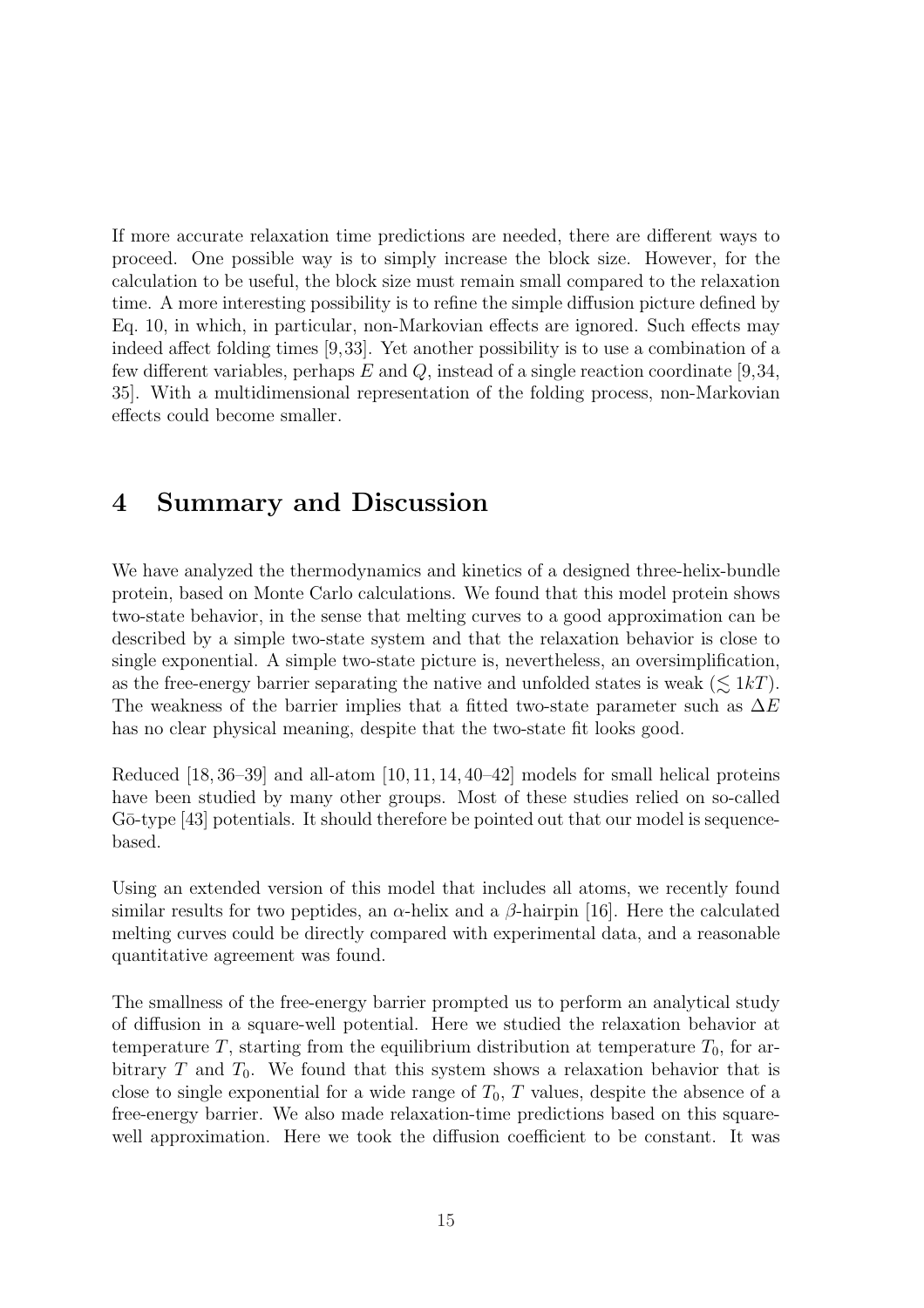determined assuming the dynamics to be diffusive on timescales beyond the reconfiguration time for an individual helix. The predictions obtained this way were found to agree within a factor of two with observed relaxation times, as obtained from the kinetic simulations. So, this calculation, based on the two simplifying assumptions that the potential is a square well and that the diffusion coefficient is constant, gave quite good results. A more detailed calculation, in which these two additional assumptions were removed, did not give better results. This shows that the underlying diffusion picture leaves room for improvement.

Our kinetic study focused on the behavior at the folding temperature  $T_f$ , where the native and unfolded states, although not separated by a clear barrier, are very different, which makes the folding mechanism transparent. In particular, we found that helix formation and chain collapse could not be separated, which is in accord with experimental data by Krantz *et al.* [29]. The difference between the native and unfolded states is much smaller at the lowest temperature we studied,  $0.95T_f$ , because the unfolded state is much more native-like here. Mayor et al. [44] recently reported experimental results on a three-helix-bundle protein, the engrailed homeodomain [45], including a characterization of its unfolded state. In particular, the unfolded state was found to have a high helix content. This study was performed at a temperature below  $0.95T_f$ . It would be very interesting to see what the unfolded state of this protein looks like near  $T_f$ . In our model, there is a significant decrease in helix content of the unfolded state as the temperature increases from  $0.95T_f$  to  $T_f$ .

It is instructive to compare our results with those of Zhou and Karplus [37], who discussed two folding scenarios for helical proteins, based on a  $G\bar{o}$ -type  $C_{\alpha}$  model. In their first scenario, folding is fast, without any obligatory intermediate, and helix formation occurs before chain collapse. In the second scenario, folding is slow with an obligatory intermediate on the folding pathway, and helix formation and chain collapse occur simultaneously. The behavior we find does not match any of these two scenarios. In our case, helix formation and chain collapse occur in parallel but folding is nevertheless fast and without any well-defined intermediate state.

### Acknowledgments

This work was in part supported by the Swedish Foundation for Strategic Research and the Swedish Research Council.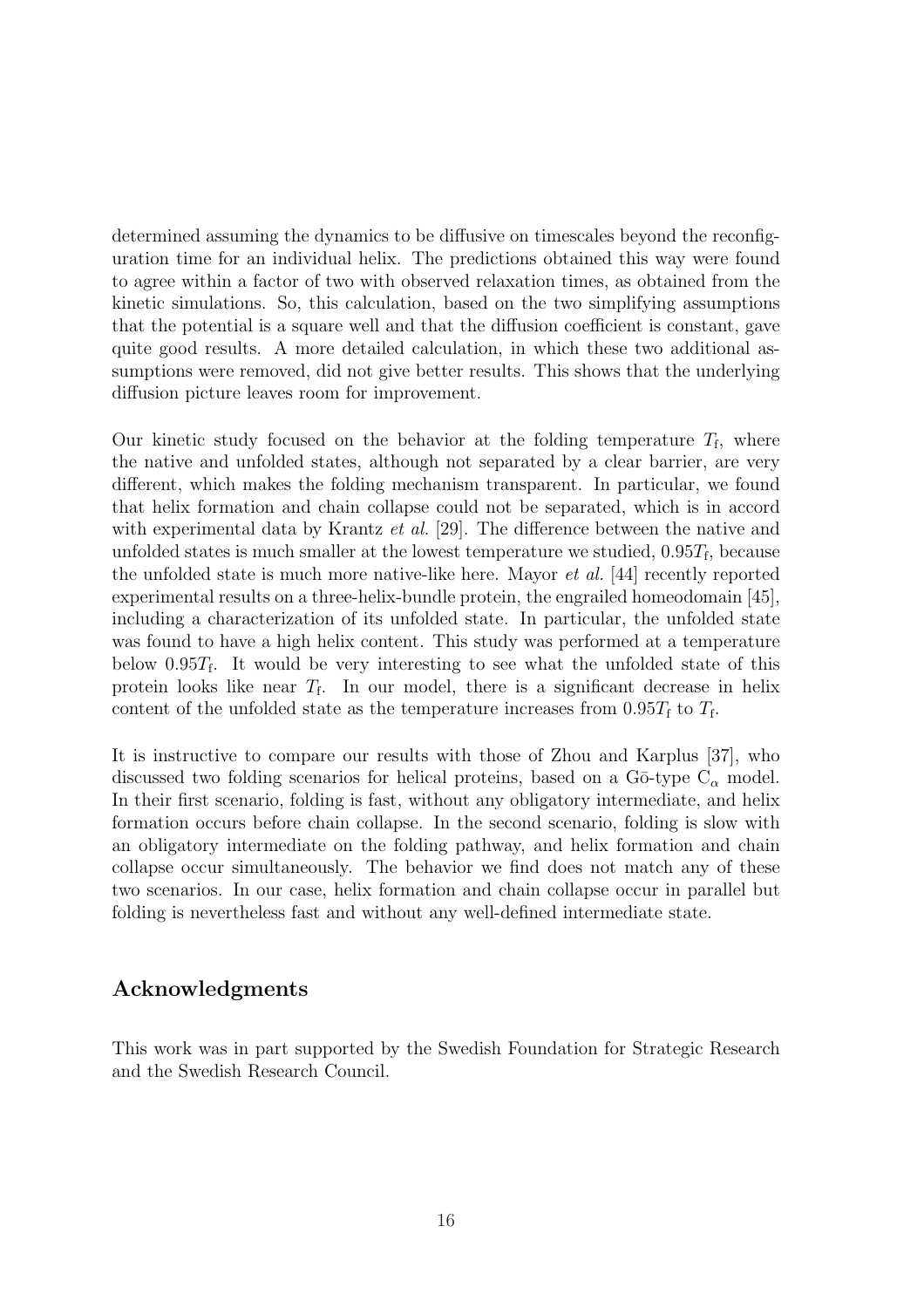#### Appendix A: Diffusion in a square well

Here we discuss Eq. 10 in the situation when the reaction coordinate  $r$  is the energy E, and the potential  $F(E)$  is a square well of width  $\Delta E_{\rm sw}$  at  $T = T_{\rm f}$ . This means that the equilibrium distribution is given by  $P_{eq}(E) \propto \exp(-\delta \beta E)$  if E is in the square well and  $P_{eq}(E) = 0$  otherwise, where  $\delta \beta = 1/kT - 1/kT_f$ . Eq. 10 then becomes

$$
\frac{\partial P(E,t)}{\partial t} = \frac{\partial}{\partial E} \left[ D \left( \frac{\partial P(E,t)}{\partial E} + \delta \beta P(E,t) \right) \right]. \tag{13}
$$

For simplicity, the diffusion coefficient is assumed to be constant,  $D(E) = D$ . The initial distribution  $P(E, t = 0)$  is taken to be the equilibrium distribution at some temperature  $T_0$ , and we put  $\delta \beta_0 = 1/kT_0 - 1/kT_f$ .

By separation of variables, it is possible to solve Eq. 13 with this initial condition analytically for arbitrary values of the initial and final temperatures  $T_0$  and T, respectively. In particular, this solution gives us the relaxation behavior of the average energy. The average energy at time t,  $E(t)$ , can be expressed in the form

$$
E(t) = \langle E \rangle + \sum_{k=1}^{\infty} A_k e^{-t/\tau_k}, \qquad (14)
$$

where  $\langle E \rangle$  denotes the equilibrium average at temperature T. A straightforward calculation shows that the decay constants in this equation are given by

$$
1/\tau_k = \frac{D}{\Delta E_{\rm sw}^2} \left( \pi^2 k^2 + \frac{1}{4} \delta \beta^2 \Delta E_{\rm sw}^2 \right)
$$
 (15)

and the expansion coefficients by

$$
A_k = B_k \Delta E_{\rm sw} \frac{\pi^2 k^2 \left(\delta \beta - \delta \beta_0\right) \Delta E_{\rm sw}}{\left(\pi^2 k^2 + \left(\delta \beta_0 - \frac{1}{2} \delta \beta\right)^2 \Delta E_{\rm sw}^2\right) \left(\pi^2 k^2 + \frac{1}{4} \delta \beta^2 \Delta E_{\rm sw}^2\right)^2},\tag{16}
$$

where

$$
B_k = \frac{4\delta\beta_0 \Delta E_{\rm sw}}{\sinh\frac{1}{2}\delta\beta_0 \Delta E_{\rm sw}} \times \begin{cases} \cosh\left(\frac{1}{2}(\delta\beta_0 - \frac{1}{2}\delta\beta)\Delta E_{\rm sw}\right) \cosh\frac{1}{4}\delta\beta\Delta E_{\rm sw} & \text{if } k \text{ odd} \\ \sinh\left(\frac{1}{2}(\delta\beta_0 - \frac{1}{2}\delta\beta)\Delta E_{\rm sw}\right) \sinh\frac{1}{4}\delta\beta\Delta E_{\rm sw} & \text{if } k \text{ even} \end{cases} \tag{17}
$$

Finally, the equilibrium average is

$$
\langle E \rangle = \frac{E_{\rm n} + E_{\rm u}}{2} + \frac{1}{\delta \beta} - \frac{\Delta E_{\rm sw}}{2} \coth \frac{1}{2} \delta \beta \Delta E_{\rm sw} \,, \tag{18}
$$

where  $E_n$  and  $E_u$  are the lower and upper edges of the square well, respectively.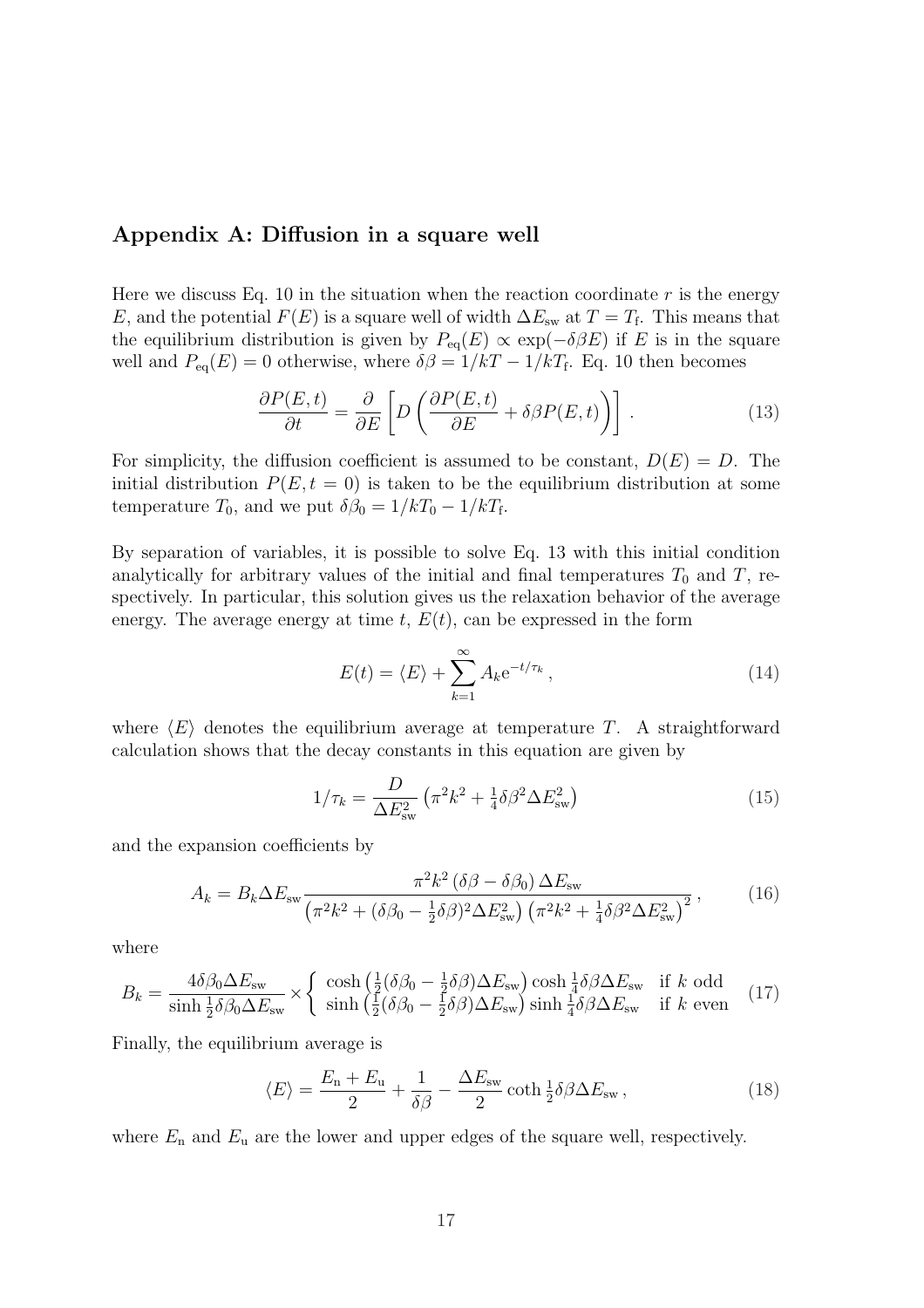It is instructive to consider the behavior of this solution when  $|\delta\beta - \delta\beta_0| \ll 1/\Delta E_{\rm sw}$ . The expression for the expansion coefficients can then be simplified to

$$
A_k \approx B_k \Delta E_{\rm sw} \frac{\pi^2 k^2 (\delta \beta - \delta \beta_0) \Delta E_{\rm sw}}{\left(\pi^2 k^2 + \frac{1}{4} \delta \beta^2 \Delta E_{\rm sw}^2\right)^3}
$$
(19)

with

$$
B_k \approx \frac{4\delta\beta_0 \Delta E_{\rm sw}}{\sinh\frac{1}{2}\delta\beta_0 \Delta E_{\rm sw}} \times \begin{cases} \cosh^2\frac{1}{4}\delta\beta \Delta E_{\rm sw} & \text{if } k \text{ odd} \\ \sinh^2\frac{1}{4}\delta\beta \Delta E_{\rm sw} & \text{if } k \text{ even} \end{cases}
$$
(20)

Note that  $A_k$  scales as  $k^2$  if  $k \ll \frac{1}{2\pi} |\delta \beta| \Delta E_{\rm sw}$ , and as  $1/k^4$  if  $k \gg \frac{1}{2\pi} |\delta \beta| \Delta E_{\rm sw}$ . Note also that the last factor in  $B_k$  suppresses  $A_k$  for even k if T is close to  $T_f$ . From these two facts it follows that  $|A_1|$  is much larger than the other  $|A_k|$  if T is near  $T_f$ . This makes the deviation from a single exponential small.

### Appendix B: Numerical solution of the diffusion equation

To solve Eq. 10 numerically for arbitrary  $D(r)$  and  $F(r)$ , we choose a finite-difference scheme of Crank-Nicolson type with good stability properties. To obtain this scheme we first discretize r. Put  $r_j = j\Delta r$ ,  $D_j = D(r_j)$  and  $F_j = F(r_j)$ , and let  $p(t)$  be the vector with components  $p_j(t) = P(r_j, t)$ . Approximating the RHS of Eq. 10 with suitable finite differences, we obtain

$$
\frac{d\mathbf{p}}{dt} = \mathbf{A}\mathbf{p}(t),\tag{21}
$$

where  $\bf{A}$  is a tridiagonal matrix given by

$$
(\mathbf{Ap}(t))_j = \frac{1}{\Delta r^2} \left[ D_{j+1/2}(p_{j+1}(t) - p_j(t)) - D_{j-1/2}(p_j(t) - p_{j-1}(t)) \right] + \frac{1}{4kT\Delta r^2} \left[ D_{j+1}p_{j+1}(t)(F_{j+2} - F_j) - D_{j-1}p_{j-1}(t)(F_j - F_{j-2}) \right] (22)
$$

Let now  $\mathbf{p}^n = \mathbf{p}(t_n)$ , where  $t_n = n\Delta t$ . By applying the trapezoidal rule for integration to Eq. 21, we obtain

$$
\mathbf{p}^{n+1} - \mathbf{p}^n = \frac{\Delta t}{2} \left( \mathbf{A} \mathbf{p}^n + \mathbf{A} \mathbf{p}^{n+1} \right) . \tag{23}
$$

This equation can be used to calculate how  $P(r, t)$  evolves with time. It can be readily solved for  $p^{n+1}$  because the matrix **A** is tridiagonal.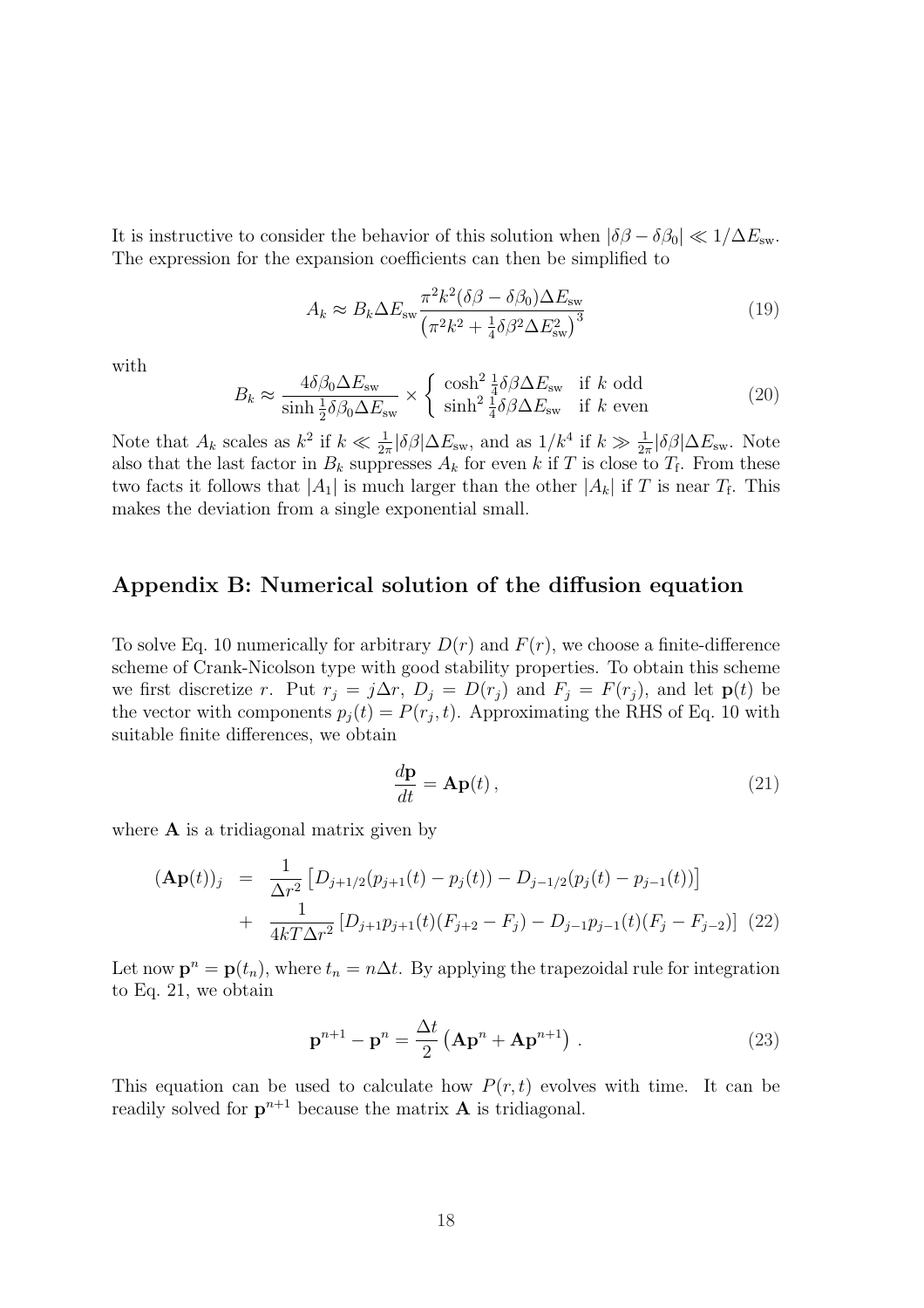# References

- [1] Jackson S.E., and A.R. Fersht. 1991. Folding of chymotrypsin inhibitor 2. 1. Evidence for a two-state transition. Biochemistry 30:10428-10435.
- [2] Jackson S.E. 1998. How do small single-domain proteins fold? Fold. Des. 3:R81- R91.
- [3] Hagen S.J., J. Hofrichter, A. Szabo, and W.A. Eaton. 1996. Diffusion-limited contact formation in unfolded cytochrome C: Estimating the maximum rate of protein folding. Proc. Natl. Acad. Sci. USA 93:11615-11617.
- [4] Garcia-Mira M.M., M. Sadqi, N. Fischer, J.M. Sanchez-Ruiz, and V. Mũnoz. 2002. Experimental identification of downhill protein folding. Science 298:2191-2195.
- [5] Irbäck A., F. Sjunnesson, and S. Wallin. 2000. Three-helix-bundle protein in a Ramachandran model. Proc. Natl. Acad. Sci. USA 97:13614-13618.
- [6] Irb¨ack A., F. Sjunnesson, and S. Wallin. 2001. Hydrogen bonds, hydrophobicity forces and the character of the collapse transition. J. Biol. Phys. 27:169-179.
- [7] Favrin G., A. Irbäck, and S. Wallin. 2002. Folding of a small helical protein using hydrogen bonds and hydrophobicity forces. Proteins 47:99-105.
- [8] Plotkin S.S., and J.N. Onuchic. 2002. Understanding protein folding with energy landscape theory. Part I: Basic concepts. Q. Rev. Biophys. 35:111-167.
- [9] Plotkin S.S., and J.N. Onuchic. 2002. Understanding protein folding with energy landscape theory. Part II: Quantitative aspects. Q. Rev. Biophys. 35:205-286.
- [10] Kussell E., J. Shimada, and E.I. Shakhnovich. 2002. A structure-based method for derivation of all-atom potentials for protein folding. Proc. Natl. Acad. Sci. USA 99:5343-5348.
- [11] Shen M.Y., and K.F. Freed. 2002. All-atom fast protein folding simulations: The villin headpiece. Proteins 49:439-445.
- [12] Zhou R., and B.J. Berne. 2002. Can a continuum solvent model reproduce the free energy landscape of a β-hairpin folding in water? Proc. Natl. Acad. Sci. USA 99:12777-12782.
- [13] Shea J.-E., J.N. Onuchic, and C.L. Brooks III. 2002. Probing the folding free energy landscape of the src-SH3 protein domain. Proc. Natl. Acad. Sci. USA 99:16064-16068.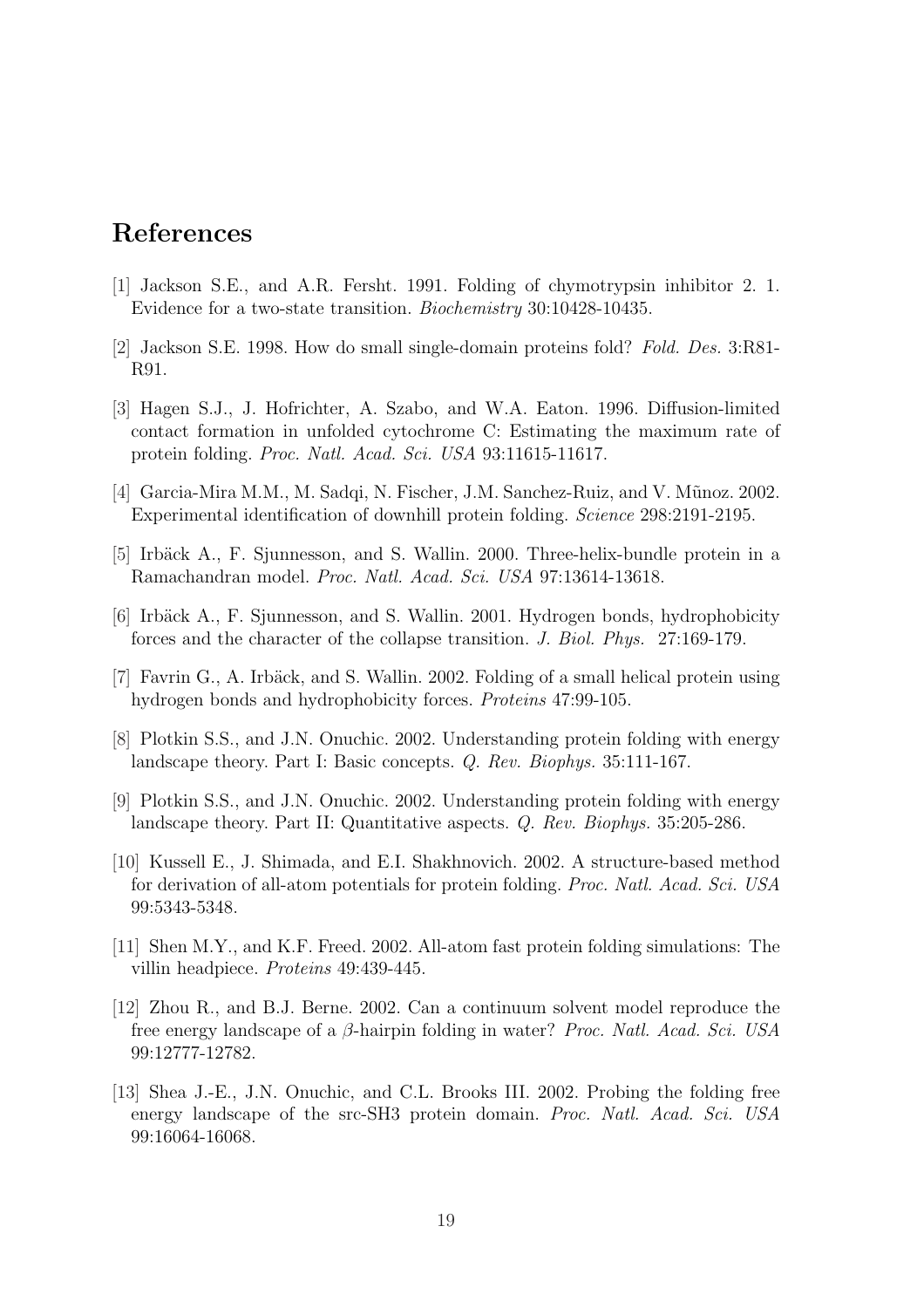- [14] Zagrovic B., C.D. Snow, M.R. Shirts, and V.S. Pande. 2002. Simulation of folding of a small alpha-helical protein in atomistic detail using worldwide-distributed computing. J. Mol. Biol. 323:927-937.
- [15] Clementi C., A.E. García, and J.N. Onuchic. 2003. Interplay among tertiary contacts, secondary structure formation and side-chain packing in the protein folding mechanism: all-atom representation study of Protein L. J. Mol. Biol. 326:933-954.
- [16] Irbäck A., B. Samuelsson, F. Sjunnesson, and S. Wallin. 2003. Thermodynamics of α- and β-structure formation in proteins. Preprint submitted to Biophys. J.
- [17] Guo Z., and D. Thirumalai. 1996. Kinetics and thermodynamics of folding of a de novo designed four-helix bundle protein. J. Mol. Biol. 263:323-343.
- [18] Takada S., Z. Luthey-Schulten, and P.G. Wolynes. 1999. Folding dynamics with nonadditive forces: A simulation study of a designed helical protein and a random heteropolymer", J. Chem. Phys. 110:11616-11628.
- [19] Wallin S., J. Farwer, and U. Bastolla. 2003. Testing similarity measures with continuous and discrete protein models. Proteins 50:144-157.
- [20] Lyubartsev A.P., A.A. Martsinovski, S.V. Shevkunov, and P.N. Vorontsov-Velyaminov. 1992. New approach to Monte Carlo calculation of the free energy: Method of expanded ensembles. J. Chem. Phys. 96:1776-1783.
- [21] Marinari E., and G. Parisi. 1992. Simulated tempering: A new Monte Carlo scheme. Europhys. Lett. 19:451-458.
- [22] Irbäck A., and F. Potthast. 1995. Studies of an off-lattice model for protein folding: Sequence dependence and improved sampling at finite temperature. J. Chem. Phys. 103:10298-10305.
- [23] Favrin G, A. Irbäck, and F. Sjunnesson. 2001. Monte Carlo update for chain molecules: Biased Gaussian steps in torsional space, J. Chem. Phys. 114:8154- 8158.
- [24] Miller R.G. 1974. The jackknife a review. *Biometrika* 61:1-15.
- [25] Press W.H., B.P. Flannery, S.A. Teukolsky, and W.T. Vetterling. 1992. Numerical Recipes in C: The Art of Scientific Computing. Cambridge University Press, Cambridge.
- [26] Bryngelson J.D., J.N. Onuchic, N.D. Socci, and P.G. Wolynes. 1995. Funnels, pathways, and the energy landscape of protein folding: A synthesis. Proteins 21:167-195.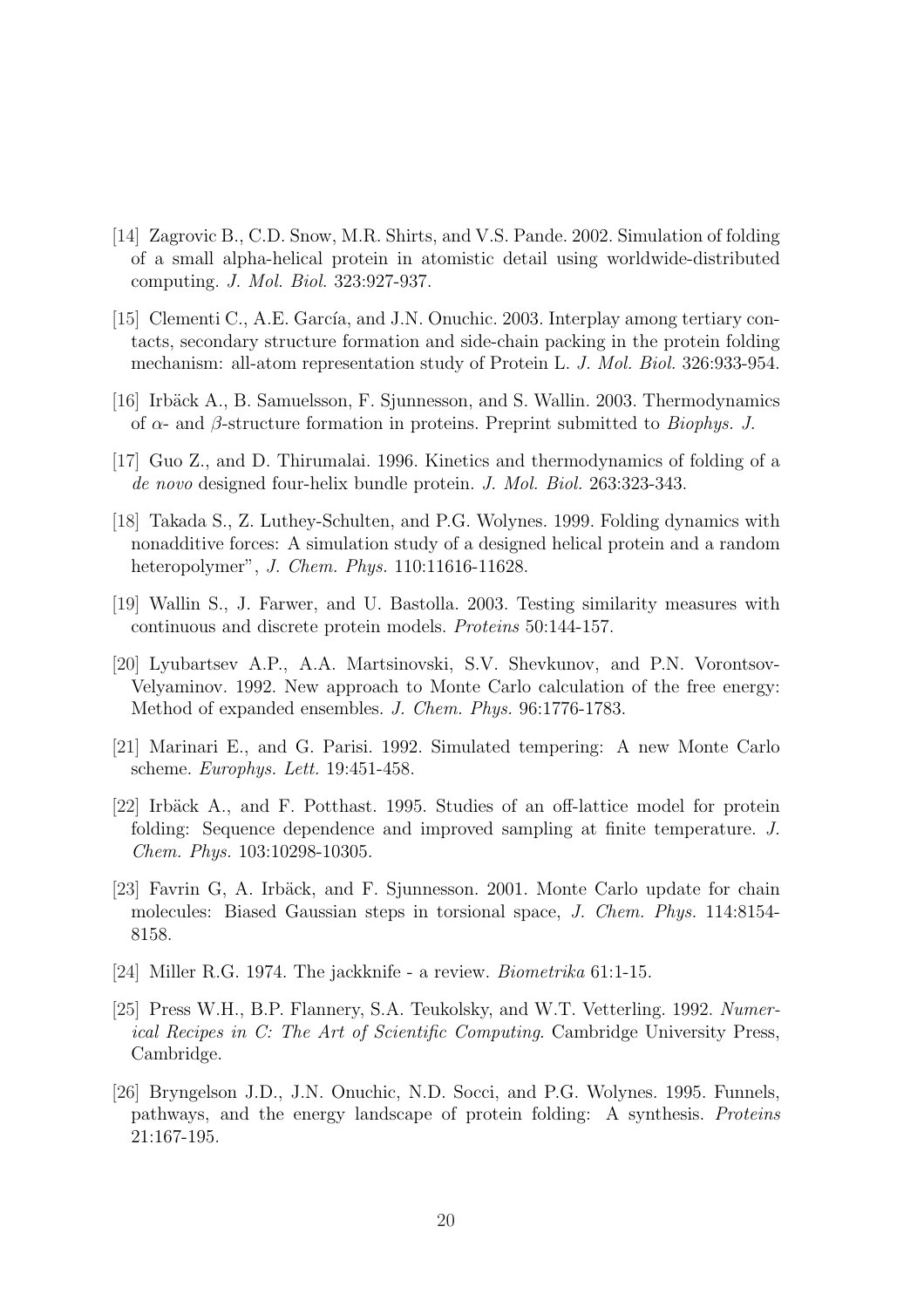- [27] Socci N.D., J.N. Onuchic, and P.G. Wolynes. 1996. Diffusive dynamics of the reaction coordinate for protein folding funnels. J. Chem. Phys. 104:5860-5868.
- [28] Kramers H.A. 1940. Brownian motion in a field of force and the diffusion model of chemical reactions. Physica 7:284-304.
- [29] Krantz B.A., A.K. Srivastava, S. Nauli, D. Baker, R.T. Sauer, and T.R. Sosnick. 2002. Understanding protein hydrogen bond formation with kinetic H/D amide isotope effects. Nat. Struct. Biol. 9:458-463.
- [30] Williams S., T.P. Causgrove, R. Gilmanshin, K.S. Fang, R.H. Callender, W.H. Woodruff, and R.B. Dyer. 1996. Fast events in protein folding: Helix melting and formation in a small peptide. Biochemistry 35:691-697.
- [31] Thompson P.A., W.A. Eaton, and J. Hofrichter. 1997. Laser temperature jump study of the helix $\rightleftharpoons$ coil kinetics of an alanine peptide interpreted with 'kinetic zipper' model. Biochemistry 36:9200-9210.
- [32] Myers J.K., and T.G. Oas. 2001. Preorganized secondary structure as an important determinant of fast folding. Nat. Struct. Biol. 8:552-558.
- [33] Plotkin S.S., and P.G. Wolynes. 1998. Non-Markovian configurational diffusion and reaction coordinates for protein folding. Phys. Rev. Lett. 80:5015-5018.
- [34] Du R., V.S. Pande, A.Y. Grosberg, T. Tanaka, and E.I. Shakhnovich. 1997. On the transition coordinate for protein folding. J. Chem. Phys. 108:334-350.
- [35] Socci N.D., J.N. Onuchic, and P.G. Wolynes. 1998. Protein folding mechanisms and the multi-dimensional folding funnel. Proteins 32:136-158.
- [36] Kolinski A., W. Galazka, and J. Skolnick. 1998. Monte Carlo studies of the thermodynamics and kinetics of reduced protein models: Application to small helical,  $\beta$ , and  $\alpha/\beta$  proteins. J. Chem. Phys. 108:2608-2617.
- [37] Zhou Y., and M. Karplus. 1999. Interpreting the folding kinetics of helical proteins. Nature 401:400-403.
- [38] Shea J.-E., J.N. Onuchic, and C.L. Brooks III. 1999. Exploring the origins of topological frustration: Design of a minimally frustrated model of fragment B of protein A. Proc. Natl. Acad. Sci. USA 96:12512-12517.
- [39] Berriz G.F., and E.I. Shakhnovich. 2001. Characterization of the folding kinetics of a three-helix bundle protein via a minimalist Langevin model. J. Mol. Biol. 310:673-685.